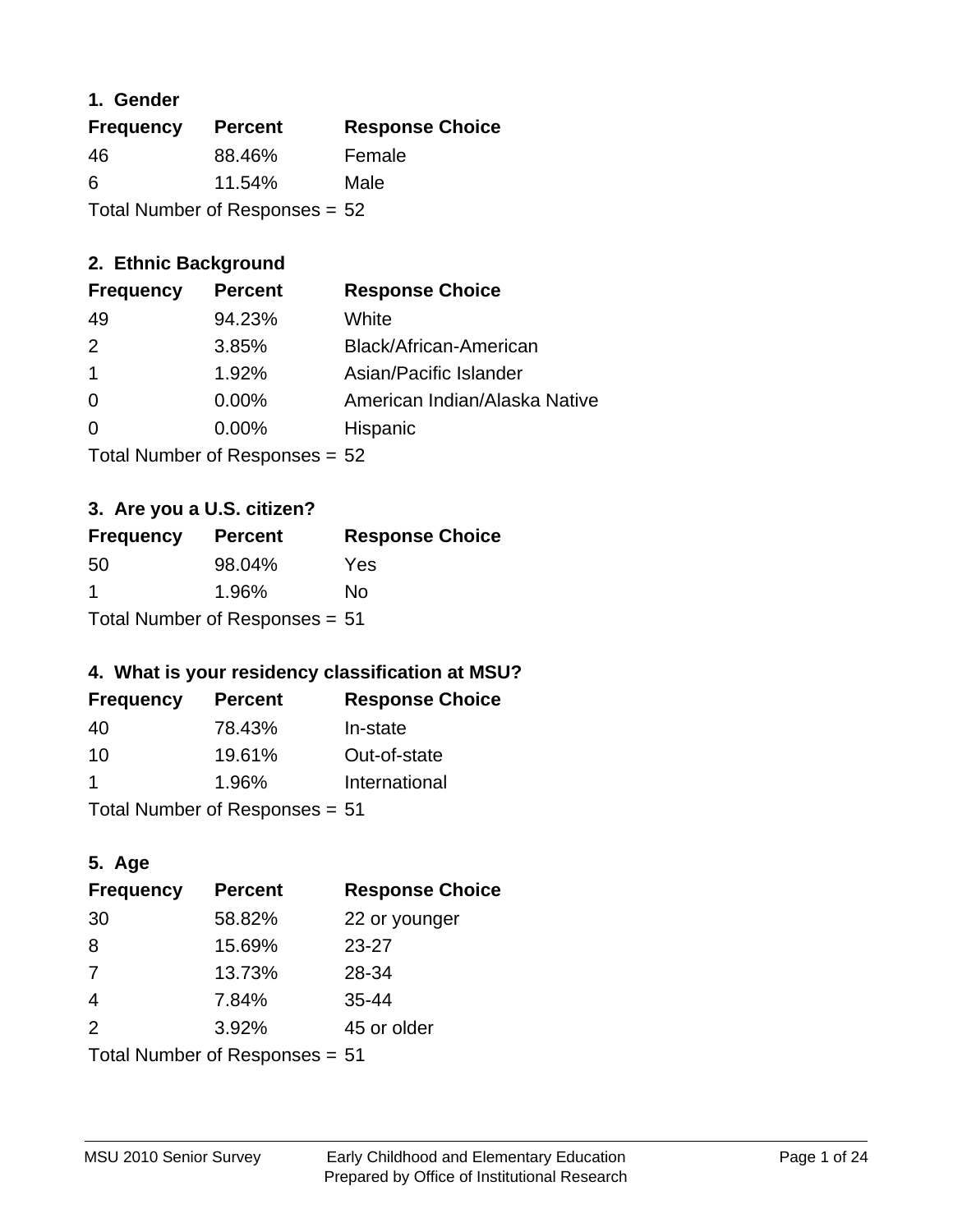#### **6. Has either of your parents received a bachelor's degree?**

| <b>Frequency</b>               | <b>Percent</b> | <b>Response Choice</b> |
|--------------------------------|----------------|------------------------|
| 19                             | 37.25%         | Yes                    |
| 32                             | 62.75%         | Nο                     |
| Total Number of Responses = 51 |                |                        |

# **7. Has either of your parents received a degree from Murray State?**

| <b>Frequency</b> | <b>Percent</b> | <b>Response Choice</b> |
|------------------|----------------|------------------------|
| 4                | 7.84%          | Yes                    |
| -47              | 92.16%         | No                     |

Total Number of Responses = 51

# **8. What was your original entry status to MSU?**

| <b>Frequency</b> | <b>Percent</b>                 | <b>Response Choice</b>                           |
|------------------|--------------------------------|--------------------------------------------------|
| 23               | 45.10%                         | Freshman                                         |
| 22               | 43.14%                         | Transfer from community college/technical school |
| 6                | 11.76%                         | Transfer from 4-yr institution                   |
|                  | Total Number of Responses = 51 |                                                  |

# **9. If transfer student, how many credits were transferred?**

| <b>Frequency</b>               | <b>Percent</b> | <b>Response Choice</b> |
|--------------------------------|----------------|------------------------|
| 0                              | $0.00\%$       | 12 or fewer            |
| 5                              | 17.86%         | 13-30                  |
| 5                              | 17.86%         | $31 - 60$              |
| 18                             | 64.29%         | Over <sub>60</sub>     |
| Total Number of Responses = 28 |                |                        |

# **10. If transfer student, approximately what percent of your University Studies (general education) classes did you take at Murray State?**

| <b>Frequency</b>               | <b>Percent</b> | <b>Response Choice</b> |
|--------------------------------|----------------|------------------------|
| 16                             | 57.14%         | Under 25%              |
| 7                              | 25.00%         | 25-49%                 |
| 2                              | 7.14%          | 50-74%                 |
| 3                              | 10.71%         | 75-100%                |
| Total Number of Responses = 28 |                |                        |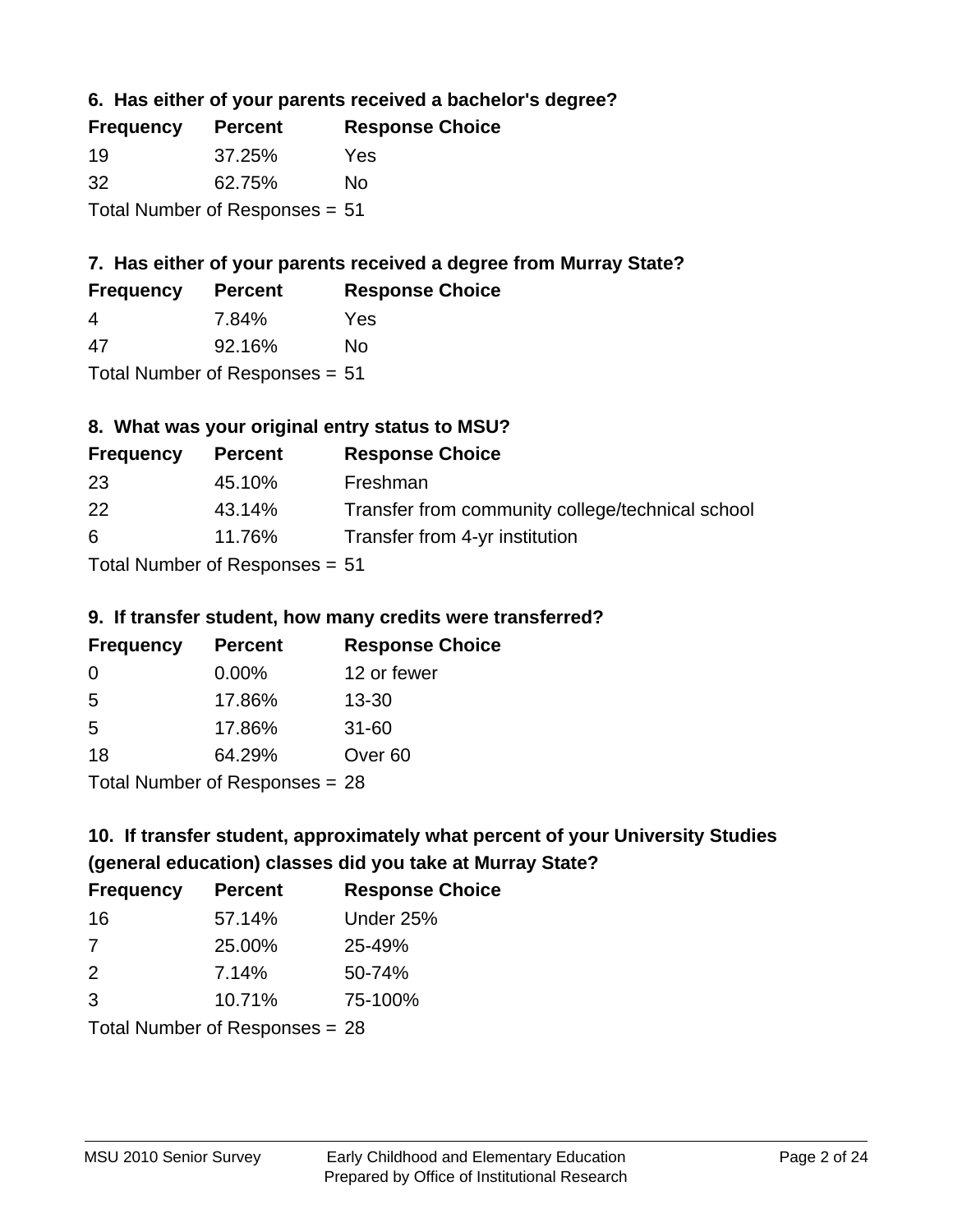#### **11. What has been your attendance status at MSU?**

| <b>Frequency</b>               | <b>Percent</b> | <b>Response Choice</b>     |
|--------------------------------|----------------|----------------------------|
| 48                             | 94.12%         | <b>Primarily full-time</b> |
| 3                              | 5.88%          | <b>Primarily part-time</b> |
| Total Number of Responses = 51 |                |                            |

## **12. In which Residential College are you a member?**

| <b>Percent</b> | <b>Response Choice</b>            |
|----------------|-----------------------------------|
| 20.41%         | Do not know                       |
| 10.20%         | <b>Clark College</b>              |
| 14.29%         | <b>Elizabeth College</b>          |
| 10.20%         | <b>Franklin-Springer Colleges</b> |
| 4.08%          | <b>Hart College</b>               |
| 8.16%          | <b>Hester College</b>             |
| 12.24%         | <b>Regents College</b>            |
| 8.16%          | <b>Richmond College</b>           |
| 12.24%         | <b>White College</b>              |
|                |                                   |

Total Number of Responses = 49

# **13. Have you ever received any type of Financial Aid while at MSU? (Scholarships, grants, work-study, etc.)**

| <b>Frequency</b>               | <b>Percent</b> | <b>Response Choice</b> |
|--------------------------------|----------------|------------------------|
| 41                             | 80.39%         | Yes                    |
| 10                             | 19.61%         | Nο                     |
| Total Number of Responses = 51 |                |                        |

**14. What degree are you seeking at this time?**

| <b>Frequency</b> | <b>Percent</b>                 | <b>Response Choice</b> |
|------------------|--------------------------------|------------------------|
| -1               | 1.96%                          | Associate              |
| 50               | 98.04%                         | <b>Baccalaureate</b>   |
|                  | Total Number of Responses = 51 |                        |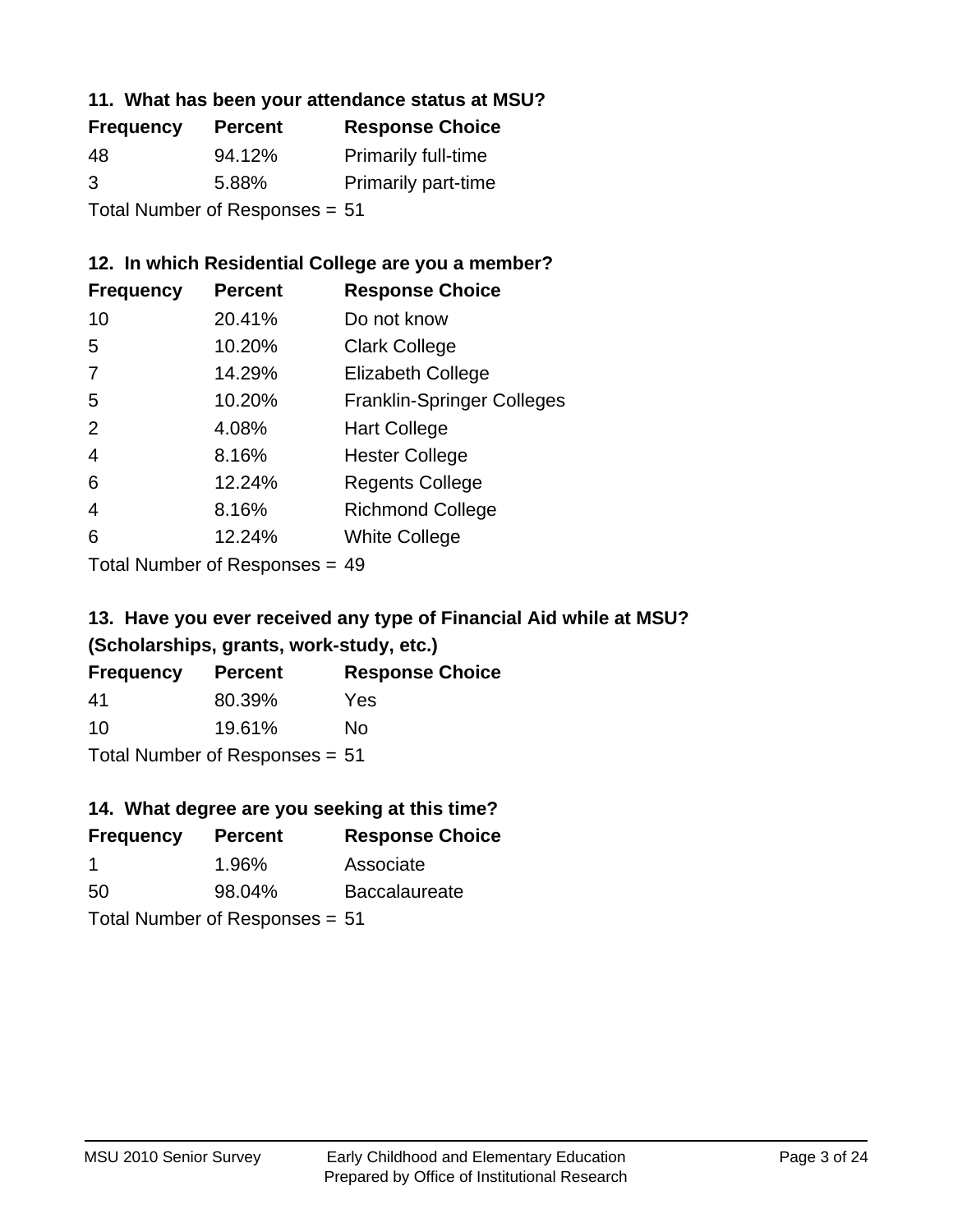**15. How many years will it take you to complete your degree from the point of your initial enrollment in college (including any time at a previous institution)?**

| <b>Frequency</b> | <b>Percent</b> | <b>Response Choice</b> |
|------------------|----------------|------------------------|
| 0                | 0.00%          | Two                    |
| $\overline{4}$   | 7.84%          | <b>Three</b>           |
| 25               | 49.02%         | Four                   |
| 9                | 17.65%         | Five                   |
| 3                | 5.88%          | <b>Six</b>             |
| 10               | 19.61%         | More than six          |
|                  |                |                        |

Total Number of Responses = 51

#### **16. In what range does your grade point average fall?**

| <b>Frequency</b> | <b>Percent</b> | <b>Response Choice</b> |
|------------------|----------------|------------------------|
| 0                | $0.00\%$       | $2.00 - 2.50$          |
| 10               | 19.61%         | $2.51 - 3.00$          |
| 17               | 33.33%         | $3.01 - 3.50$          |
| 24               | 47.06%         | $3.51 - 4.00$          |
|                  |                |                        |

Total Number of Responses = 51

# **They are used to sort the data, and do not appear in this table Questions 17 and 18 relate to department and program information.**

#### **19. For what purpose did you enroll at MSU?**

| <b>Frequency</b> | <b>Percent</b>                  | <b>Response Choice</b>                    |
|------------------|---------------------------------|-------------------------------------------|
| 0                | $0.00\%$                        | To receive an associate degree            |
| 50               | 98.04%                          | To receive a baccalaureate degree         |
| $\overline{1}$   | 1.96%                           | To take a few job related courses         |
| $\Omega$         | 0.00%                           | To transfer to another college/university |
|                  | Total Number of Reconnege $-51$ |                                           |

Total Number of Responses = 51

# **20. What is the highest degree you eventually hope to receive?**

| <b>Frequency</b>                 | <b>Percent</b> | <b>Response Choice</b> |
|----------------------------------|----------------|------------------------|
| 0                                | 0.00%          | Associate              |
| 3                                | 5.88%          | <b>Baccalaureate</b>   |
| 40                               | 78.43%         | Graduate               |
| 8                                | 15.69%         | Professional           |
| $Total Number of Doepopoog - E1$ |                |                        |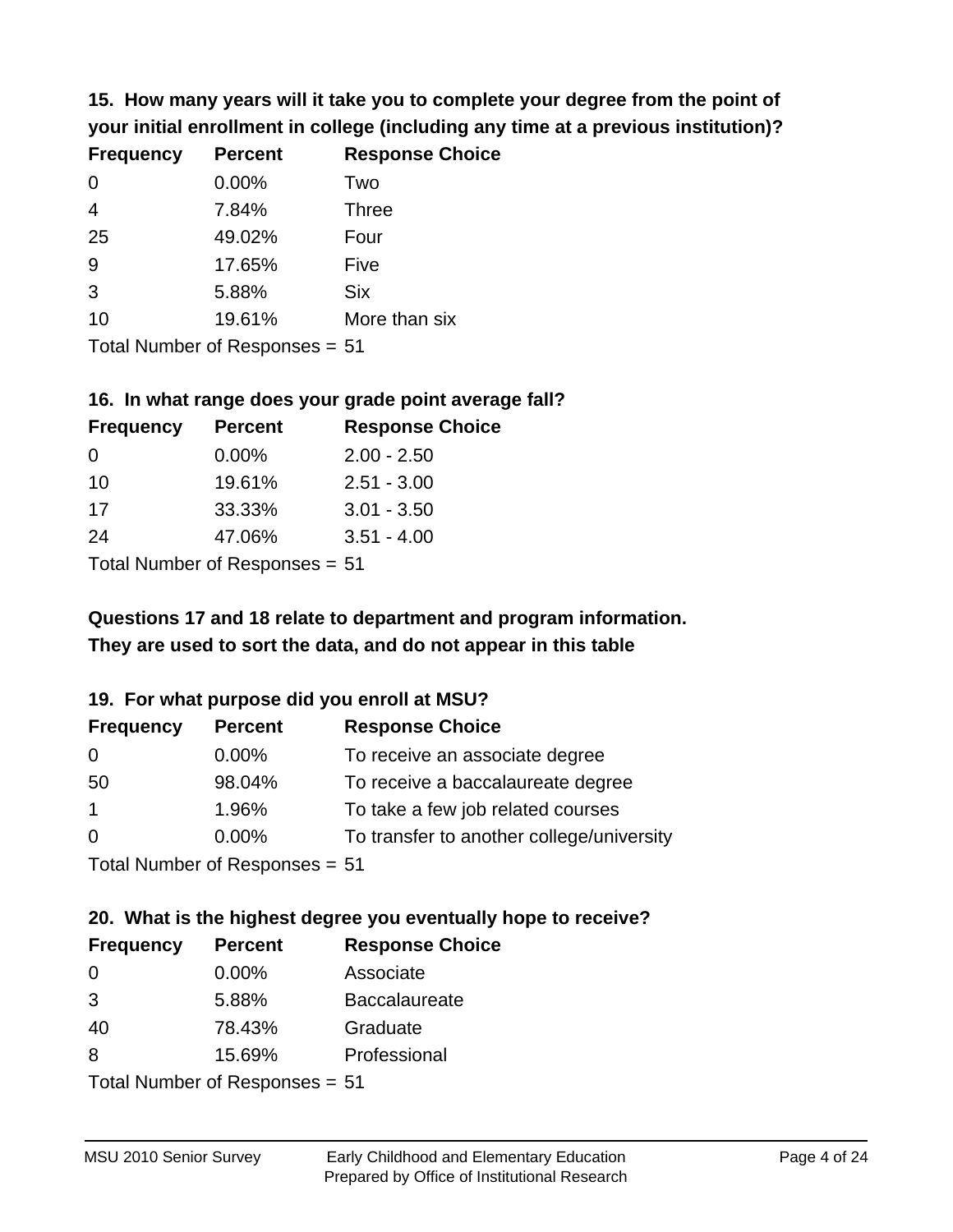#### **21. Which best describes your situation?**

| <b>Frequency</b> | <b>Percent</b> | <b>Response Choice</b>               |
|------------------|----------------|--------------------------------------|
| 32               | 62.75%         | Did not change major/area            |
| 3                | 5.88%          | Did not initially declare major/area |
| 16               | 31.37%         | Changed major/area                   |
|                  |                |                                      |

Total Number of Responses = 51

# **22. While school was in session during the past year, how many hours per week, on average, did you work for pay?**

| <b>Frequency</b> | <b>Percent</b> | <b>Response Choice</b> |
|------------------|----------------|------------------------|
| 11               | 22.00%         | Did not work           |
| 11               | 22.00%         | Worked 1-10 hrs        |
| 12               | 24.00%         | Worked 11-20 hrs       |
| 10               | 20.00%         | Worked 21-30 hrs       |
| 5                | 10.00%         | Worked 31-40 hrs       |
| -1               | 2.00%          | Worked over 40 hrs     |
|                  |                |                        |

Total Number of Responses = 50

#### **23. For the most part, were classes offered at times convenient to you?**

| <b>Frequency</b>               | <b>Percent</b> | <b>Response Choice</b> |
|--------------------------------|----------------|------------------------|
| 46                             | 90.20%         | Yes                    |
| 5                              | 9.80%          | Nο                     |
| Total Number of Responses = 51 |                |                        |

#### **24. If no, what time would you have preferred?**

| <b>Frequency</b>                | <b>Percent</b> | <b>Response Choice</b> |
|---------------------------------|----------------|------------------------|
| $\Omega$                        | $0.00\%$       | Late afternoon         |
| $\Omega$                        | 0.00%          | Evening                |
| 0                               | $0.00\%$       | Weekend                |
| $\overline{4}$                  | 100.00%        | During the day         |
| Total Number of Responses = $4$ |                |                        |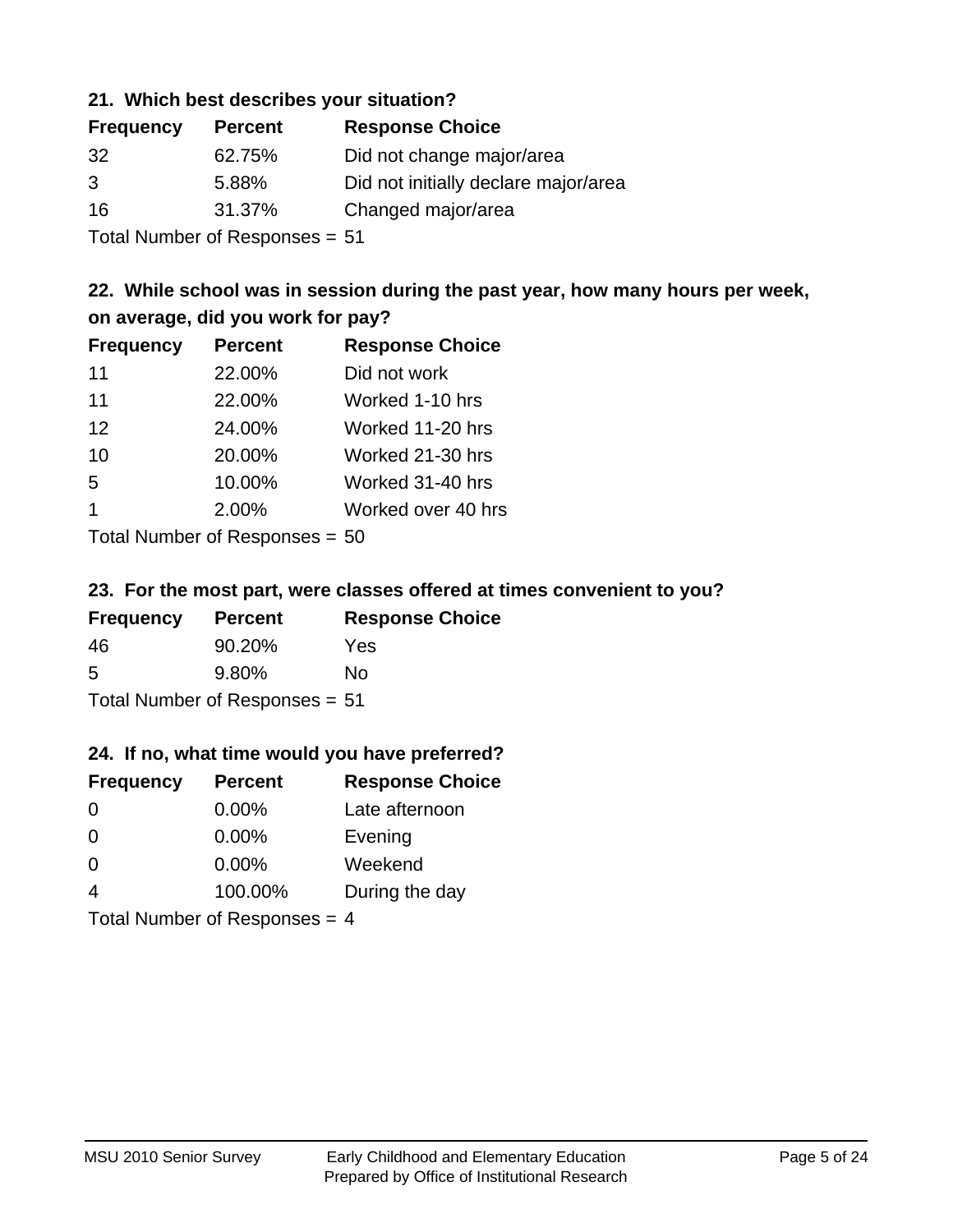# **25. Which best describes the location where you completed the majority of your**

| coursework? |  |
|-------------|--|
|-------------|--|

| <b>Frequency</b> | <b>Percent</b>                   | <b>Response Choice</b> |
|------------------|----------------------------------|------------------------|
| 30               | 60.00%                           | Murray                 |
| 9                | 18.00%                           | Paducah                |
| 0                | 0.00%                            | Ft. Campbell           |
| 6                | 12.00%                           | Madisonville           |
| 3                | 6.00%                            | Hopkinsville           |
| 2                | 4.00%                            | Henderson              |
| 0                | 0.00%                            | On the Internet        |
| 0                | 0.00%                            | Other                  |
|                  | Total Number of Responses $= 50$ |                        |

#### **26. Did you take any online courses while at Murray State?**

| <b>Frequency</b>               | <b>Percent</b> | <b>Response Choice</b> |  |  |
|--------------------------------|----------------|------------------------|--|--|
| -18                            | 35.29%         | Yes                    |  |  |
| -33                            | 64.71%         | Nο                     |  |  |
| Total Number of Responses = 51 |                |                        |  |  |

# **27. Did it take you an extra semester or more to complete degree requirements at Murray State?**

| <b>Frequency</b> | <b>Percent</b>               | <b>Response Choice</b> |
|------------------|------------------------------|------------------------|
| 18               | 35.29%                       | Yes                    |
| 33               | 64.71%                       | Nο                     |
|                  | Total Number of Deepensee 51 |                        |

Total Number of Responses = 51

#### **28. If yes, why did it take you an extra semester or more?**

| <b>Frequency</b> | <b>Percent</b>                  | <b>Response Choice</b>                                       |
|------------------|---------------------------------|--------------------------------------------------------------|
| $\mathbf{1}$     | 5.56%                           | Work obligation limited my enrollment.                       |
| 3                | 16.67%                          | Family obligations limited my enrollment.                    |
| 2                | 11.11%                          | Tuition and other costs of attendance limited my enrollment. |
| 3                | 16.67%                          | A decision to change majors added to my requirements.        |
| $\mathbf{1}$     | 5.56%                           | A required course or courses were not offered.               |
| 2                | 11.11%                          | Credits were lost transferring to Murray State.              |
| 6                | 33.33%                          | Other                                                        |
|                  | $Total Number of Denonose = 19$ |                                                              |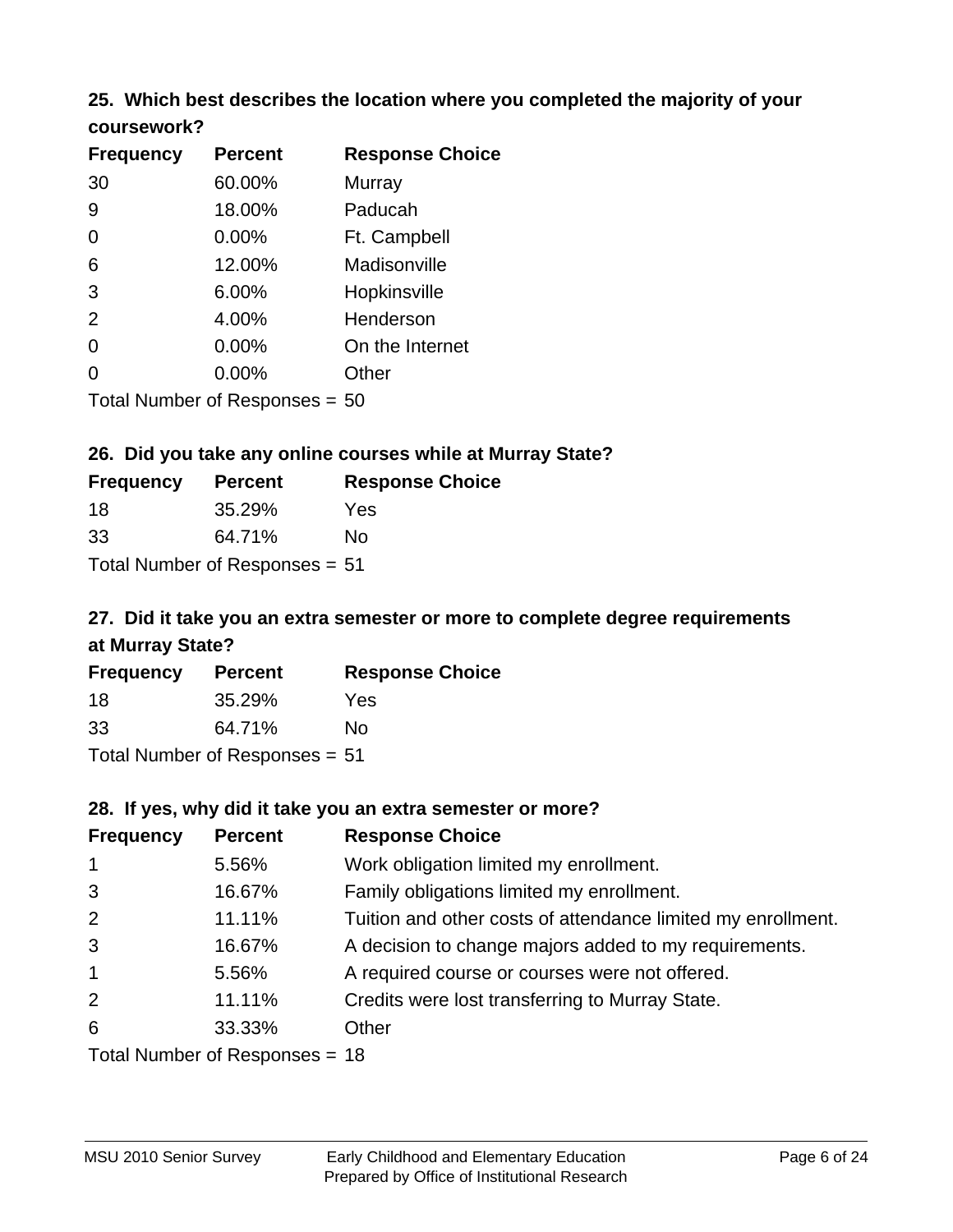# **29. Did you have trouble getting any course(s) you needed while at Murray State?**

| <b>Frequency</b>               | <b>Percent</b> | <b>Response Choice</b> |  |
|--------------------------------|----------------|------------------------|--|
| -10                            | 19.61%         | Yes                    |  |
| -41                            | 80.39%         | Nο                     |  |
| Total Number of Responses = 51 |                |                        |  |

# **30. If yes, why did you have trouble getting the course?**

| <b>Frequency</b> | <b>Percent</b> | <b>Response Choice</b>                                |
|------------------|----------------|-------------------------------------------------------|
| -5               | 50.00%         | Not offered the semester I needed it.                 |
| $\overline{1}$   | 10.00%         | Not offered at hours convenient to my work schedule.  |
| 2                | 20.00%         | Not offered at hours suitable for my school schedule. |
| 2                | 20.00%         | All course sections were closed.                      |
| $\overline{0}$   | $0.00\%$       | I was unaware of the prerequisites for the course.    |
|                  |                |                                                       |

Total Number of Responses = 10

### **31. Which statement best describes your experience with off-campus coop/internship?**

| <b>Frequency</b> | <b>Percent</b> | <b>Response Choice</b>             |
|------------------|----------------|------------------------------------|
| 31               | 60.78%         | Cannot judge, I did not have one.  |
| 10               | 19.61%         | My experience was very valuable.   |
| 9                | 17.65%         | My experience was valuable.        |
| $\overline{1}$   | 1.96%          | My experience was of little value. |
| $\Omega$         | 0.00%          | My experience was of no value.     |
|                  |                |                                    |

Total Number of Responses = 51

# **32. Which statement best describes your experience with on-campus faculty-directed research, scholarly, or creative project?**

| <b>Frequency</b> | <b>Percent</b>                  | <b>Response Choice</b>             |
|------------------|---------------------------------|------------------------------------|
| 35               | 68.63%                          | Cannot judge; I did not have one.  |
| 5                | 9.80%                           | My experience was very valuable.   |
| 9                | 17.65%                          | My experience was valuable.        |
| 2                | 3.92%                           | My experience was of little value. |
| $\Omega$         | $0.00\%$                        | My experience was of no value.     |
|                  | $Total Number of Doonono0 = 51$ |                                    |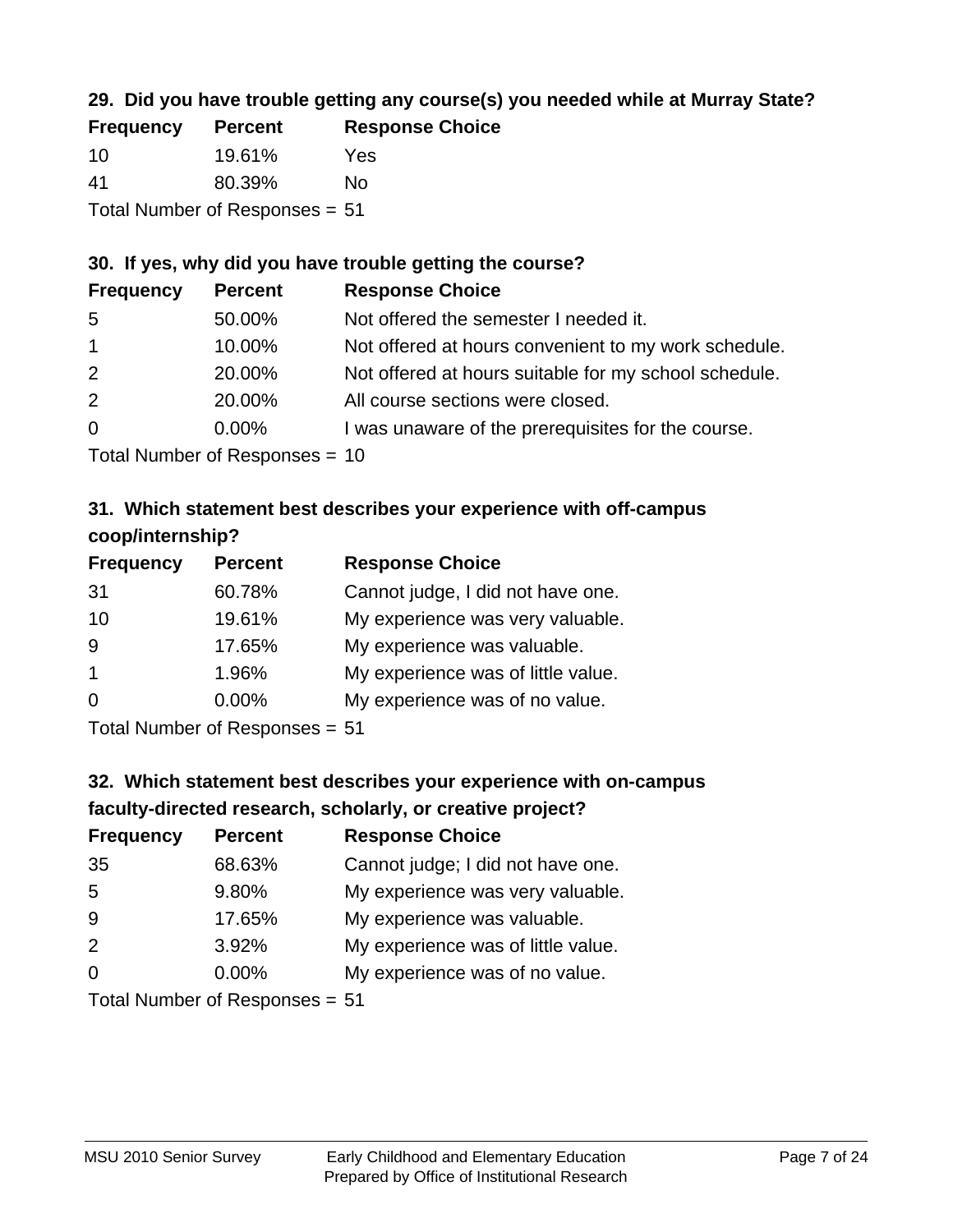#### **33. Which statement best describes your experience with academic advising in your major/area?**

| $\mathbf{u}$ yvu $\mathbf{u}$ yvu $\mathbf{v}$ |                |                                                       |
|------------------------------------------------|----------------|-------------------------------------------------------|
| <b>Frequency</b>                               | <b>Percent</b> | <b>Response Choice</b>                                |
| 0                                              | $0.00\%$       | Cannot judge; I did not make use of the opportunity.  |
| 46                                             | 90.20%         | I was satisfied with information my adviser provided. |
| 5                                              | 9.80%          | Advice was inaccurate, incomplete, or misleading.     |
| $\overline{0}$                                 | $0.00\%$       | My adviser was not available.                         |
|                                                |                |                                                       |

Total Number of Responses = 51

# **For questions 34-48, indicate the extent to which you were satisfied.**

| 34. Class size relative to type of course |  |  |  |  |  |  |  |  |
|-------------------------------------------|--|--|--|--|--|--|--|--|
|-------------------------------------------|--|--|--|--|--|--|--|--|

| <b>Frequency</b> | <b>Percent</b>                  | <b>Response Choice</b> |
|------------------|---------------------------------|------------------------|
| 34               | 66.67%                          | Very satisfied         |
| 16               | 31.37%                          | Satisfied              |
| -1               | 1.96%                           | <b>Dissatisfied</b>    |
| $\Omega$         | 0.00%                           | Very dissatisfied      |
|                  | Total Number of Responses $-51$ |                        |

Total Number of Responses = 51

# **35. Out-of-class availability of faculty**

| <b>Frequency</b> | <b>Percent</b>             | <b>Response Choice</b> |
|------------------|----------------------------|------------------------|
| 23               | 45.10%                     | Very satisfied         |
| 25               | 49.02%                     | Satisfied              |
| 3                | 5.88%                      | <b>Dissatisfied</b>    |
| $\Omega$         | $0.00\%$                   | Very dissatisfied      |
|                  | Tatal Number of Desperance |                        |

Total Number of Responses = 51

# **36. Effectiveness of your high school preparation for college work**

| <b>Frequency</b> | <b>Percent</b>                 | <b>Response Choice</b> |
|------------------|--------------------------------|------------------------|
| 14               | 27.45%                         | Very satisfied         |
| 23               | 45.10%                         | Satisfied              |
| 10               | 19.61%                         | <b>Dissatisfied</b>    |
| 4                | 7.84%                          | Very dissatisfied      |
|                  | $Total Number of Denonce - E1$ |                        |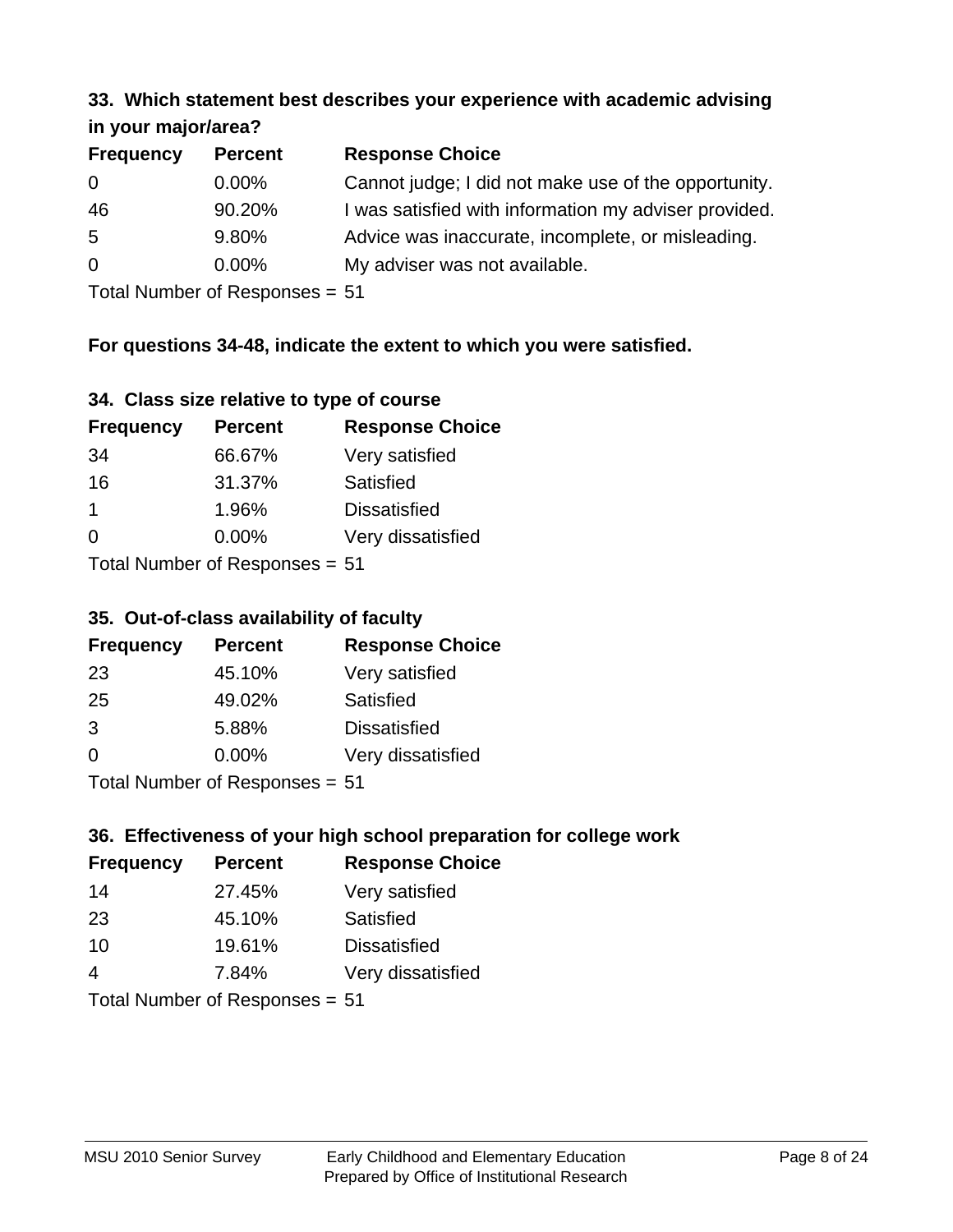# **37. Fairness of faculty in their treatment of individual students**

| <b>Frequency</b> | <b>Percent</b> | <b>Response Choice</b> |
|------------------|----------------|------------------------|
| 28               | 54.90%         | Very satisfied         |
| 21               | 41.18%         | Satisfied              |
| $\mathcal{P}$    | 3.92%          | <b>Dissatisfied</b>    |
| $\Omega$         | $0.00\%$       | Very dissatisfied      |
|                  |                |                        |

Total Number of Responses = 51

#### **38. Overall quality of instruction at Murray State**

| <b>Frequency</b> | <b>Percent</b>                | <b>Response Choice</b> |
|------------------|-------------------------------|------------------------|
| 23               | 45.10%                        | Very satisfied         |
| 28               | 54.90%                        | Satisfied              |
| $\Omega$         | 0.00%                         | <b>Dissatisfied</b>    |
| $\Omega$         | 0.00%                         | Very dissatisfied      |
|                  | $T$ and Number of Description |                        |

Total Number of Responses = 51

# **39. Quality of instruction in University Studies (General Education) courses**

| <b>Frequency</b> | <b>Percent</b>               | <b>Response Choice</b> |
|------------------|------------------------------|------------------------|
| 12               | 24.49%                       | Very satisfied         |
| 32               | 65.31%                       | Satisfied              |
| .5               | 10.20%                       | <b>Dissatisfied</b>    |
| $\Omega$         | 0.00%                        | Very dissatisfied      |
|                  | Total Number of Deepensee 40 |                        |

Total Number of Responses = 49

#### **40. Quality of instruction in your major**

| <b>Frequency</b>               | <b>Percent</b> | <b>Response Choice</b> |
|--------------------------------|----------------|------------------------|
| 33                             | 64.71%         | Very satisfied         |
| 18                             | 35.29%         | Satisfied              |
| $\Omega$                       | $0.00\%$       | <b>Dissatisfied</b>    |
| $\Omega$                       | $0.00\%$       | Very dissatisfied      |
| Total Number of Responses = 51 |                |                        |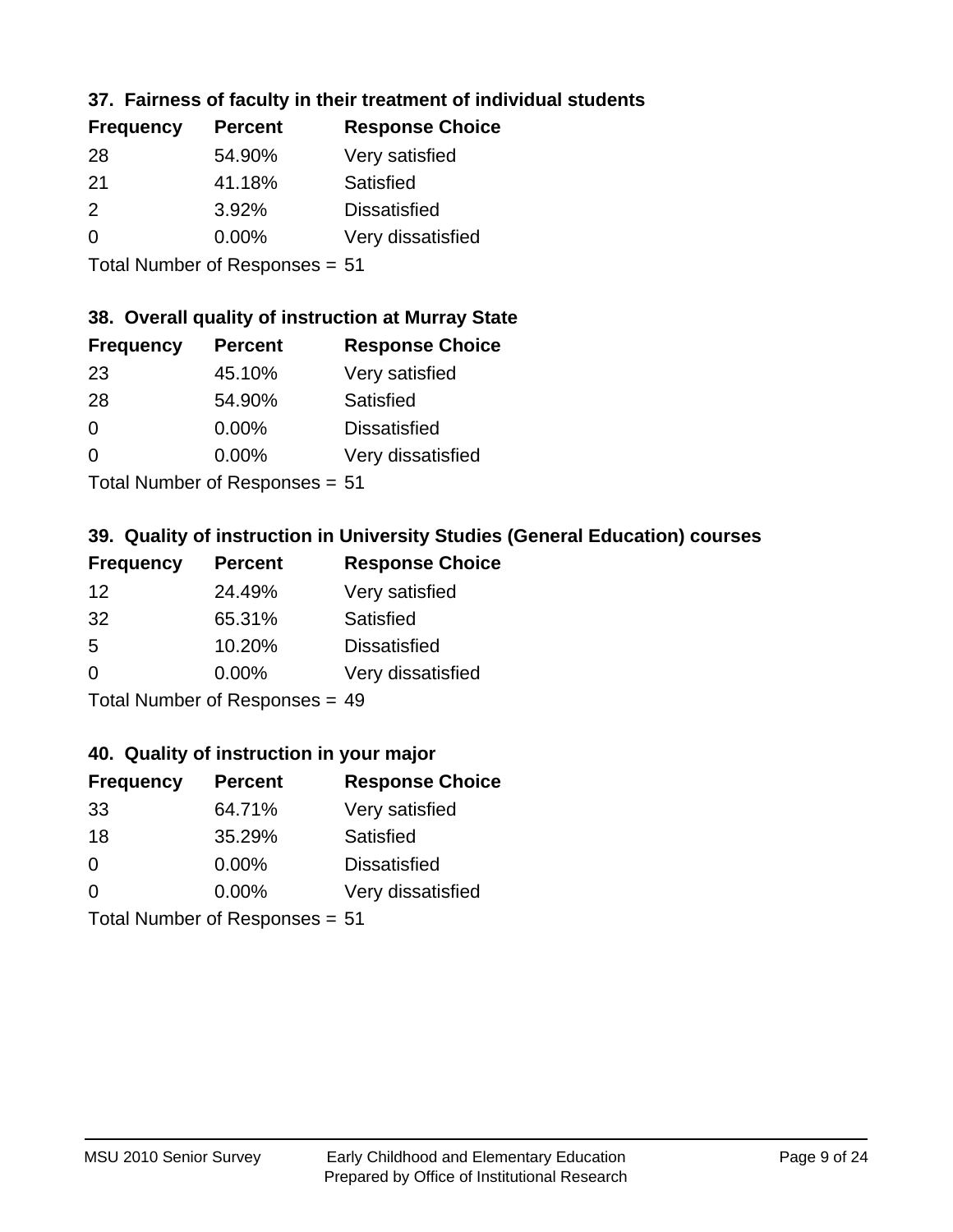# **41. Clarity of program objectives in your major**

| <b>Frequency</b> | <b>Percent</b> | <b>Response Choice</b> |
|------------------|----------------|------------------------|
| 24               | 47.06%         | Very satisfied         |
| 25               | 49.02%         | Satisfied              |
| $\mathcal{P}$    | 3.92%          | <b>Dissatisfied</b>    |
| ∩                | 0.00%          | Very dissatisfied      |
|                  |                |                        |

Total Number of Responses = 51

#### **42. Intellectual challenge of the academic program**

| <b>Frequency</b> | <b>Percent</b> | <b>Response Choice</b> |
|------------------|----------------|------------------------|
| 26               | 50.98%         | Very satisfied         |
| 22               | 43.14%         | Satisfied              |
| 3                | 5.88%          | <b>Dissatisfied</b>    |
| $\Omega$         | 0.00%          | Very dissatisfied      |
|                  |                |                        |

Total Number of Responses = 51

# **43. Encouragement and information from your major department for employment after graduation**

| <b>Frequency</b> | <b>Percent</b> | <b>Response Choice</b> |
|------------------|----------------|------------------------|
| 16               | 32.00%         | Very satisfied         |
| 27               | 54.00%         | Satisfied              |
| 7                | 14.00%         | <b>Dissatisfied</b>    |
| $\Omega$         | $0.00\%$       | Very dissatisfied      |
|                  |                |                        |

Total Number of Responses = 50

# **44. Availability of opportunities to engage in a faculty-mentored research,**

# **scholarly, or creative project in your area of study/interest**

| <b>Frequency</b> | <b>Percent</b> | <b>Response Choice</b> |
|------------------|----------------|------------------------|
| 13               | 26.00%         | Very satisfied         |
| 24               | 48.00%         | Satisfied              |
| 12               | 24.00%         | <b>Dissatisfied</b>    |
|                  | 2.00%          | Very dissatisfied      |
|                  |                |                        |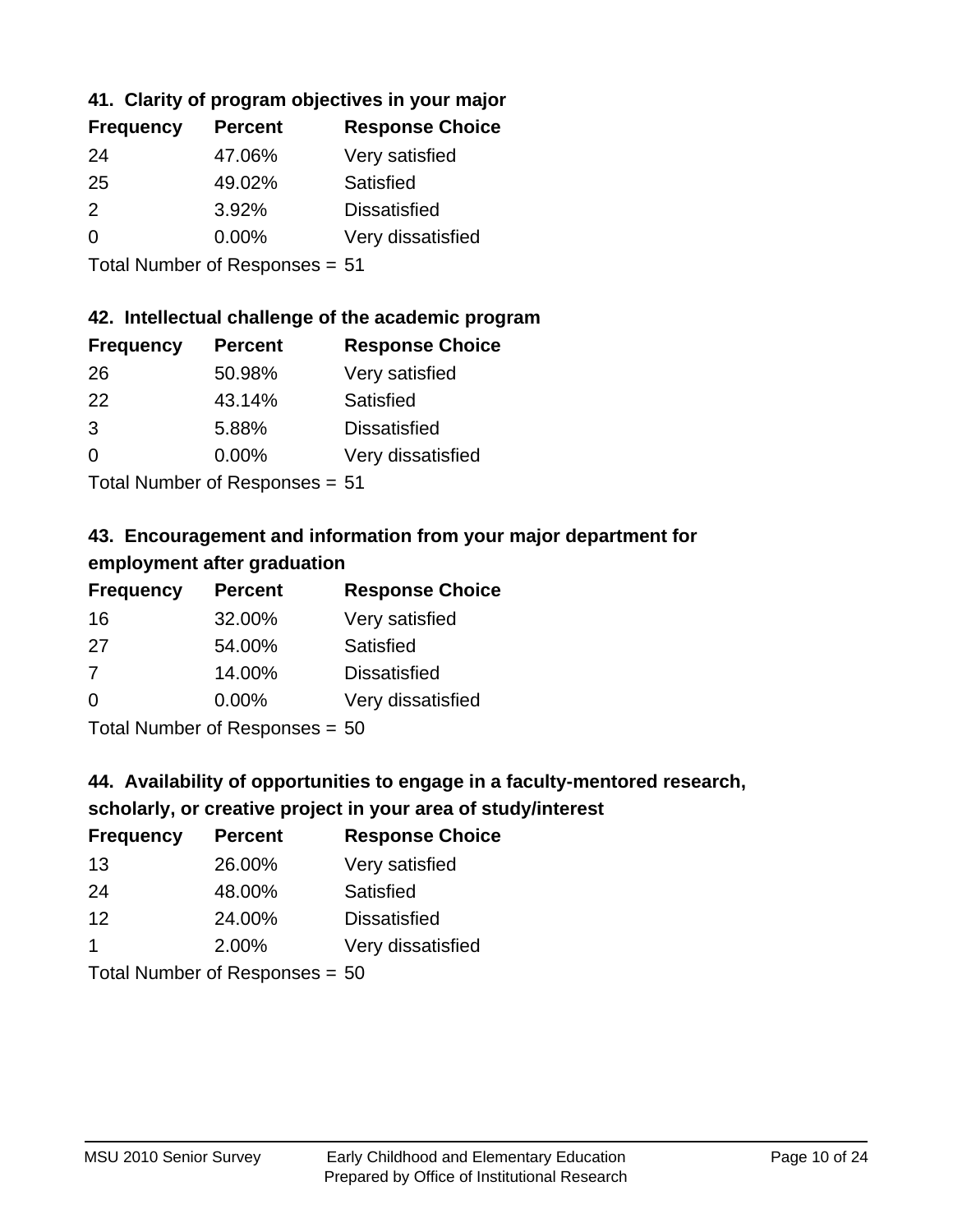#### **45. Library hours**

| <b>Frequency</b> | <b>Percent</b> | <b>Response Choice</b> |
|------------------|----------------|------------------------|
| 15               | 31.25%         | Very satisfied         |
| 30               | 62.50%         | Satisfied              |
| 3                | 6.25%          | <b>Dissatisfied</b>    |
| 0                | 0.00%          | Very dissatisfied      |
|                  |                |                        |

Total Number of Responses = 48

#### **46. Effectiveness of library personnel in meeting your information needs**

| <b>Frequency</b> | <b>Percent</b> | <b>Response Choice</b> |
|------------------|----------------|------------------------|
| 17               | 35.42%         | Very satisfied         |
| 28               | 58.33%         | Satisfied              |
| 3                | 6.25%          | <b>Dissatisfied</b>    |
| $\Omega$         | 0.00%          | Very dissatisfied      |
|                  |                |                        |

Total Number of Responses = 48

#### **47. Access to library resources on hand**

| <b>Frequency</b> | <b>Percent</b>                   | <b>Response Choice</b> |
|------------------|----------------------------------|------------------------|
| 16               | 33.33%                           | Very satisfied         |
| 30               | 62.50%                           | Satisfied              |
| $\mathcal{P}$    | 4.17%                            | <b>Dissatisfied</b>    |
| $\Omega$         | $0.00\%$                         | Very dissatisfied      |
|                  | $Total Number of Doepopoog = 10$ |                        |

Total Number of Responses = 48

#### **48. Electronic access to library resources**

| <b>Frequency</b>               | <b>Percent</b> | <b>Response Choice</b> |
|--------------------------------|----------------|------------------------|
| 18                             | 36.00%         | Very satisfied         |
| 27                             | 54.00%         | Satisfied              |
| 5                              | 10.00%         | <b>Dissatisfied</b>    |
| $\Omega$                       | $0.00\%$       | Very dissatisfied      |
| Total Number of Responses = 50 |                |                        |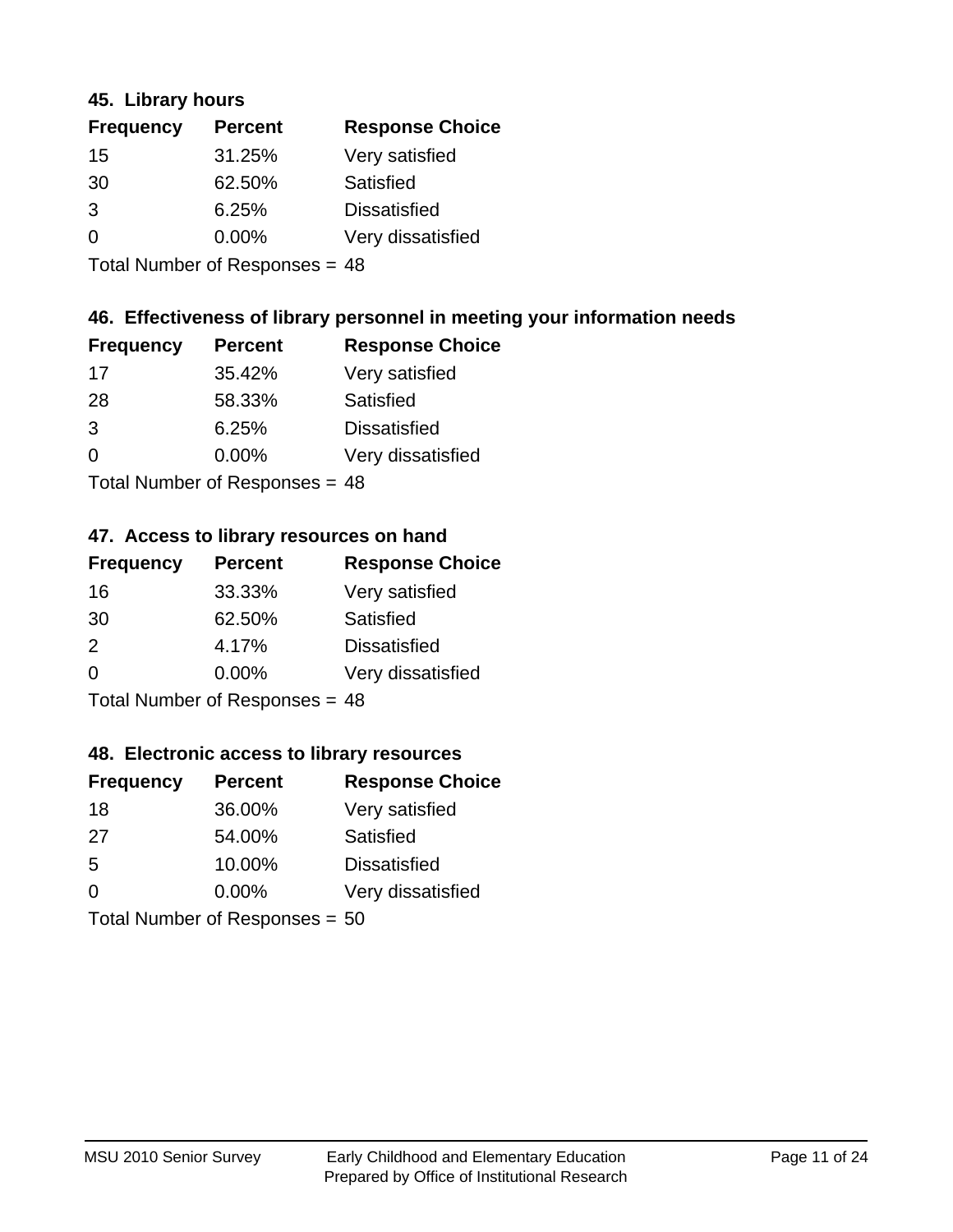**was in helping you achieve these goals. For questions 49-55, please indicate how effective University Studies at MSU** 

## **49. Writing Skills**

| <b>Frequency</b>               | <b>Percent</b> | <b>Response Choice</b> |
|--------------------------------|----------------|------------------------|
| 11                             | 22.92%         | Very effective         |
| 32                             | 66.67%         | Effective              |
| 4                              | 8.33%          | Ineffective            |
| $\overline{1}$                 | 2.08%          | Very ineffective       |
| Total Number of Responses = 48 |                |                        |

#### **50. Speaking Skills**

| <b>Frequency</b>                | <b>Percent</b> | <b>Response Choice</b> |
|---------------------------------|----------------|------------------------|
| 16                              | 34.04%         | Very effective         |
| 28                              | 59.57%         | Effective              |
| 3                               | 6.38%          | Ineffective            |
| $\Omega$                        | 0.00%          | Very ineffective       |
| Total Number of Poenances $-17$ |                |                        |

Total Number of Responses  $=$  47

#### **51. Critical Thinking Skills**

| <b>Frequency</b>          | <b>Percent</b> | <b>Response Choice</b> |
|---------------------------|----------------|------------------------|
| 13                        | 27.08%         | Very effective         |
| 29                        | 60.42%         | Effective              |
| 5                         | 10.42%         | Ineffective            |
| 1                         | 2.08%          | Very ineffective       |
| Total Number of Deepensee |                |                        |

Total Number of Responses = 48

# **52. Computer Technology**

| <b>Frequency</b>               | <b>Percent</b> | <b>Response Choice</b> |
|--------------------------------|----------------|------------------------|
| 15                             | 31.25%         | Very effective         |
| 27                             | 56.25%         | Effective              |
| 5                              | 10.42%         | Ineffective            |
| -1                             | 2.08%          | Very ineffective       |
| Total Number of Responses = 48 |                |                        |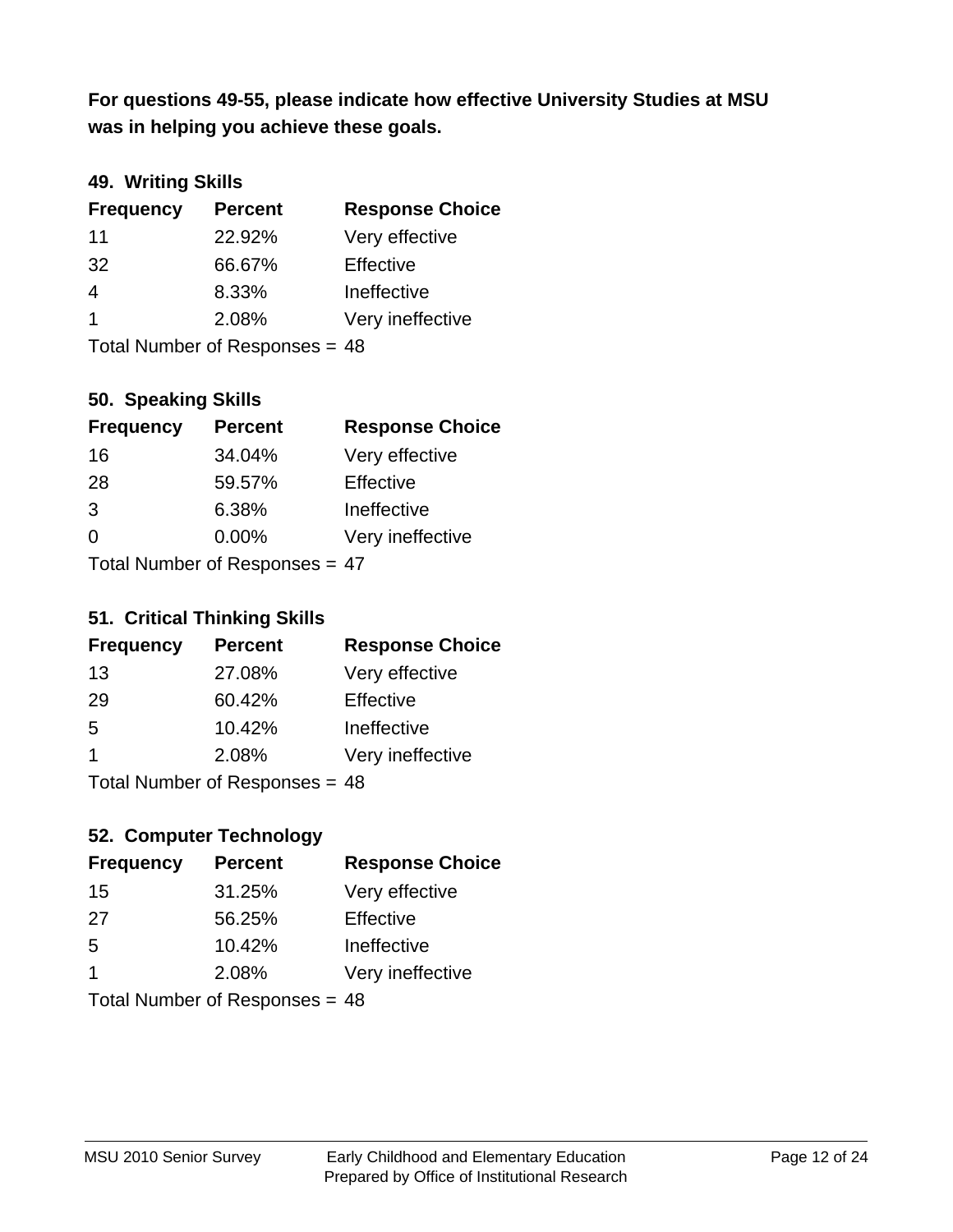#### **53. General Knowledge in the liberal arts and sciences**

| <b>Frequency</b> | <b>Percent</b> | <b>Response Choice</b> |
|------------------|----------------|------------------------|
| 11               | 22.92%         | Very effective         |
| 32               | 66.67%         | Effective              |
| 4                | 8.33%          | Ineffective            |
|                  | 2.08%          | Very ineffective       |
|                  |                |                        |

Total Number of Responses = 48

# **54. International Perspectives**

| <b>Frequency</b> | <b>Percent</b>             | <b>Response Choice</b> |
|------------------|----------------------------|------------------------|
| 8                | 16.67%                     | Very effective         |
| 20               | 41.67%                     | Effective              |
| 16               | 33.33%                     | Ineffective            |
| 4                | 8.33%                      | Very ineffective       |
|                  | Total Number of Desperance |                        |

Total Number of Responses = 48

#### **55. Stimulation of interest in areas outside your chosen field of study**

| <b>Frequency</b>               | <b>Percent</b> | <b>Response Choice</b> |
|--------------------------------|----------------|------------------------|
| 9                              | 18.75%         | Very effective         |
| 29                             | 60.42%         | Effective              |
| 7                              | 14.58%         | Ineffective            |
| 3                              | 6.25%          | Very ineffective       |
| Total Number of Responses = 48 |                |                        |

**For questions 56-83, please indicate how satisfactorily the following met your needs**

#### **56. African-American Student Services**

| <b>Frequency</b> | <b>Percent</b>                 | <b>Response Choice</b> |
|------------------|--------------------------------|------------------------|
| 49               | 96.08%                         | Did not use            |
| 2                | 3.92%                          | Very satisfied         |
| 0                | 0.00%                          | Satisfied              |
| 0                | $0.00\%$                       | <b>Dissatisfied</b>    |
| $\Omega$         | 0.00%                          | Very dissatisfied      |
|                  | Total Number of Responses = 51 |                        |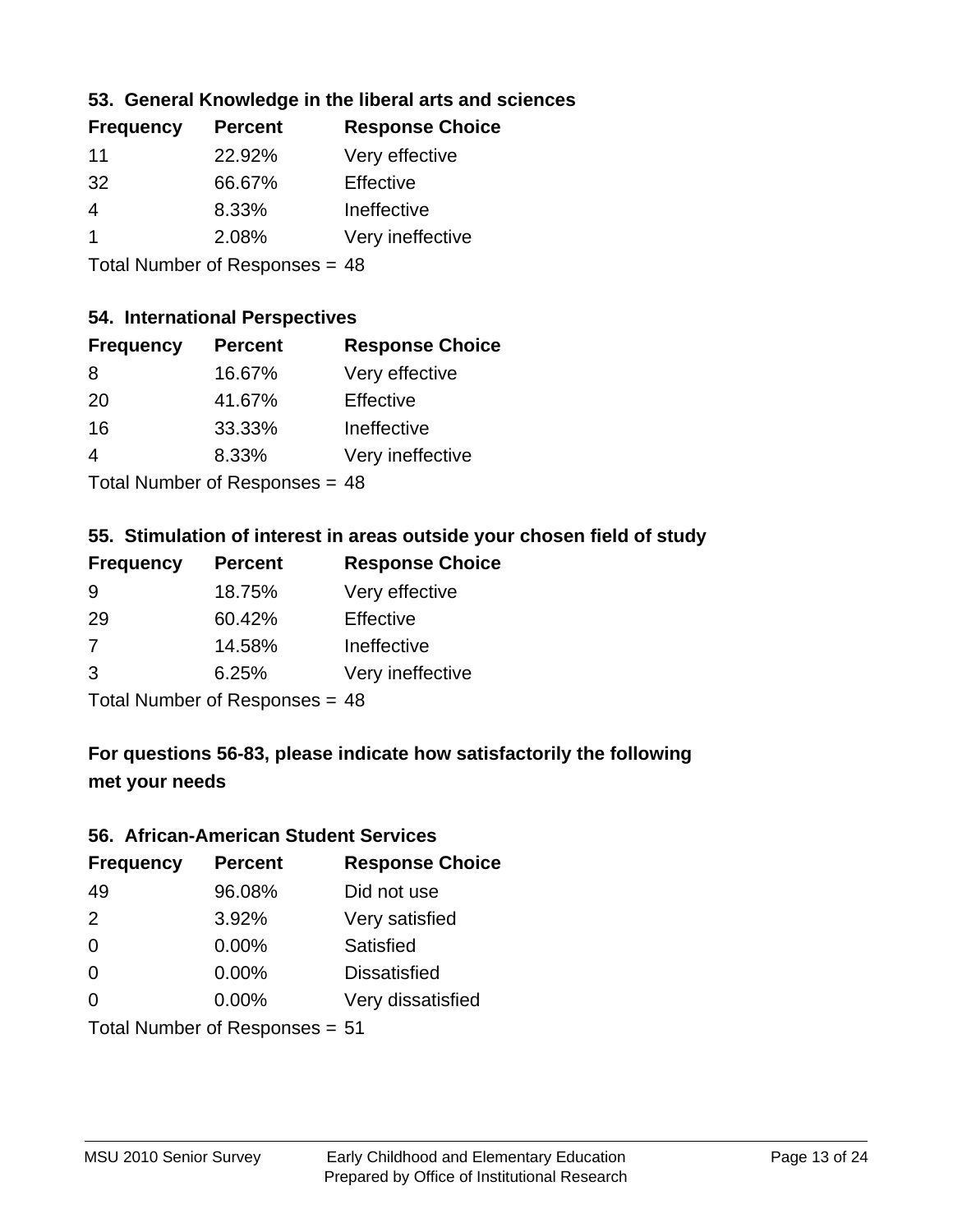#### **57. Career Services Office**

| <b>Frequency</b> | <b>Percent</b> | <b>Response Choice</b> |
|------------------|----------------|------------------------|
| 37               | 72.55%         | Did not use            |
| $\overline{7}$   | 13.73%         | Very satisfied         |
| -7               | 13.73%         | Satisfied              |
| 0                | $0.00\%$       | <b>Dissatisfied</b>    |
|                  | $0.00\%$       | Very dissatisfied      |
|                  |                |                        |

Total Number of Responses = 51

# **58. Counseling and Testing Center**

| <b>Frequency</b> | <b>Percent</b>            | <b>Response Choice</b> |
|------------------|---------------------------|------------------------|
| 39               | 76.47%                    | Did not use            |
| 7                | 13.73%                    | Very satisfied         |
| 3                | 5.88%                     | Satisfied              |
| 2                | 3.92%                     | <b>Dissatisfied</b>    |
| 0                | 0.00%                     | Very dissatisfied      |
|                  | Total Number of Desponses |                        |

Total Number of Responses = 51

#### **59. Cultural programming and activities**

| <b>Frequency</b> | <b>Percent</b>                  | <b>Response Choice</b> |
|------------------|---------------------------------|------------------------|
| 45               | 88.24%                          | Did not use            |
| 3                | 5.88%                           | Very satisfied         |
| 3                | 5.88%                           | Satisfied              |
| $\Omega$         | 0.00%                           | <b>Dissatisfied</b>    |
| $\Omega$         | 0.00%                           | Very dissatisfied      |
|                  | $Total$ Number of Despasses $-$ |                        |

Total Number of Responses = 51

#### **60. E-study courses**

| <b>Frequency</b> | <b>Percent</b>                 | <b>Response Choice</b> |
|------------------|--------------------------------|------------------------|
| 24               | 47.06%                         | Did not use            |
| 17               | 33.33%                         | Very satisfied         |
| 10               | 19.61%                         | Satisfied              |
| $\Omega$         | $0.00\%$                       | <b>Dissatisfied</b>    |
| $\Omega$         | 0.00%                          | Very dissatisfied      |
|                  | Total Number of Responses = 51 |                        |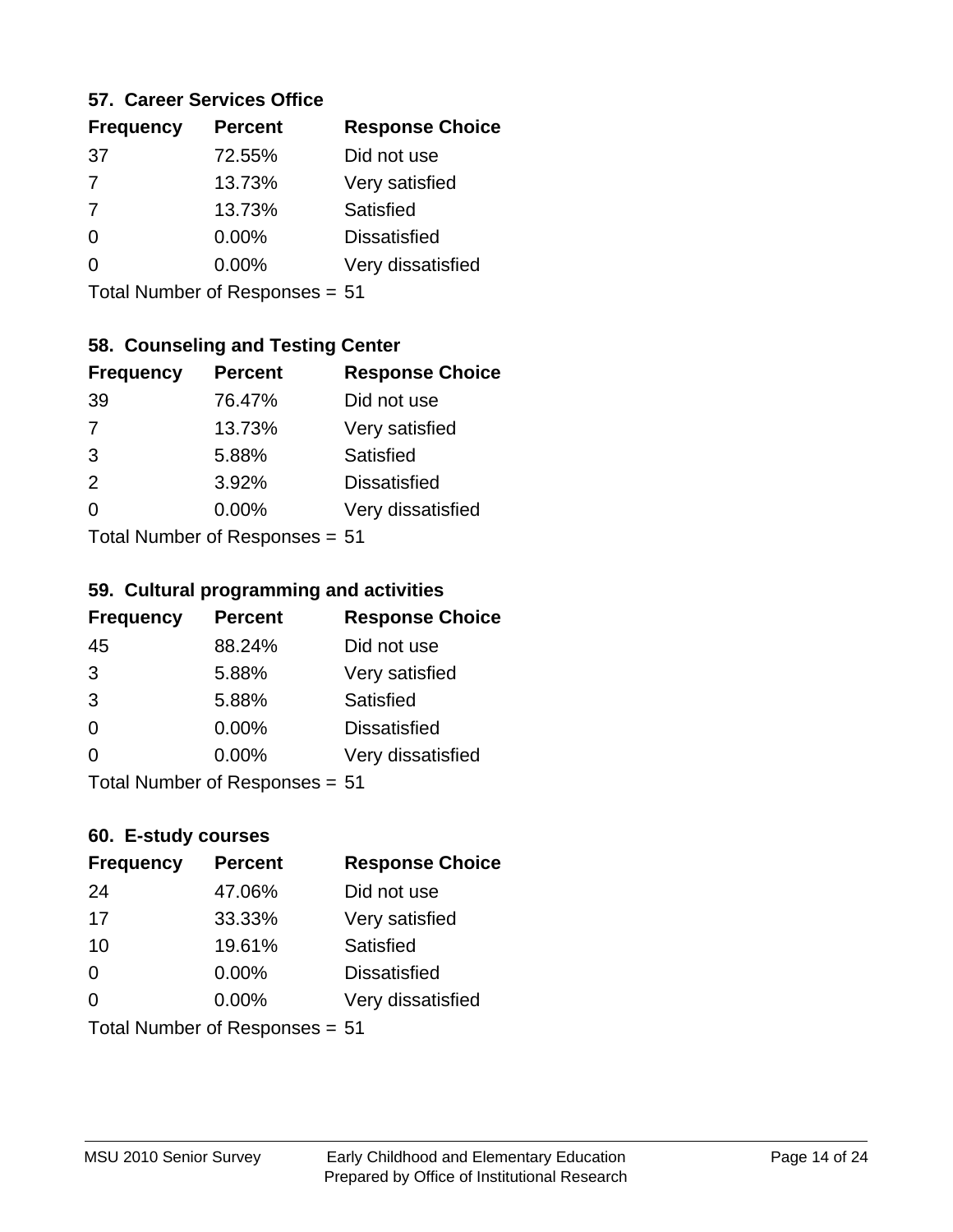#### **61. Food Services**

| <b>Percent</b> | <b>Response Choice</b> |
|----------------|------------------------|
| 50.98%         | Did not use            |
| 17.65%         | Very satisfied         |
| 27.45%         | Satisfied              |
| 1.96%          | <b>Dissatisfied</b>    |
| 1.96%          | Very dissatisfied      |
|                |                        |

Total Number of Responses = 51

# **62. Greek life and activities**

| <b>Frequency</b> | <b>Percent</b>                 | <b>Response Choice</b> |
|------------------|--------------------------------|------------------------|
| 45               | 88.24%                         | Did not use            |
| 6                | 11.76%                         | Very satisfied         |
| $\Omega$         | 0.00%                          | Satisfied              |
| $\Omega$         | 0.00%                          | <b>Dissatisfied</b>    |
| 0                | $0.00\%$                       | Very dissatisfied      |
|                  | Total Number of Responses = 51 |                        |

#### **63. Health Services**

| <b>Frequency</b> | <b>Percent</b>             | <b>Response Choice</b> |
|------------------|----------------------------|------------------------|
| 30               | 58.82%                     | Did not use            |
| 7                | 13.73%                     | Very satisfied         |
| 10               | 19.61%                     | Satisfied              |
| $\overline{4}$   | 7.84%                      | <b>Dissatisfied</b>    |
| $\Omega$         | $0.00\%$                   | Very dissatisfied      |
|                  | Total Number of Desperance |                        |

Total Number of Responses = 51

#### **64. Honor Societies/Departmental Clubs/Special Interest Organizations**

| <b>Frequency</b> | <b>Percent</b>                 | <b>Response Choice</b> |
|------------------|--------------------------------|------------------------|
| 26               | 50.98%                         | Did not use            |
| 10               | 19.61%                         | Very satisfied         |
| 15               | 29.41%                         | <b>Satisfied</b>       |
| $\Omega$         | $0.00\%$                       | <b>Dissatisfied</b>    |
| $\Omega$         | 0.00%                          | Very dissatisfied      |
|                  | Total Number of Responses = 51 |                        |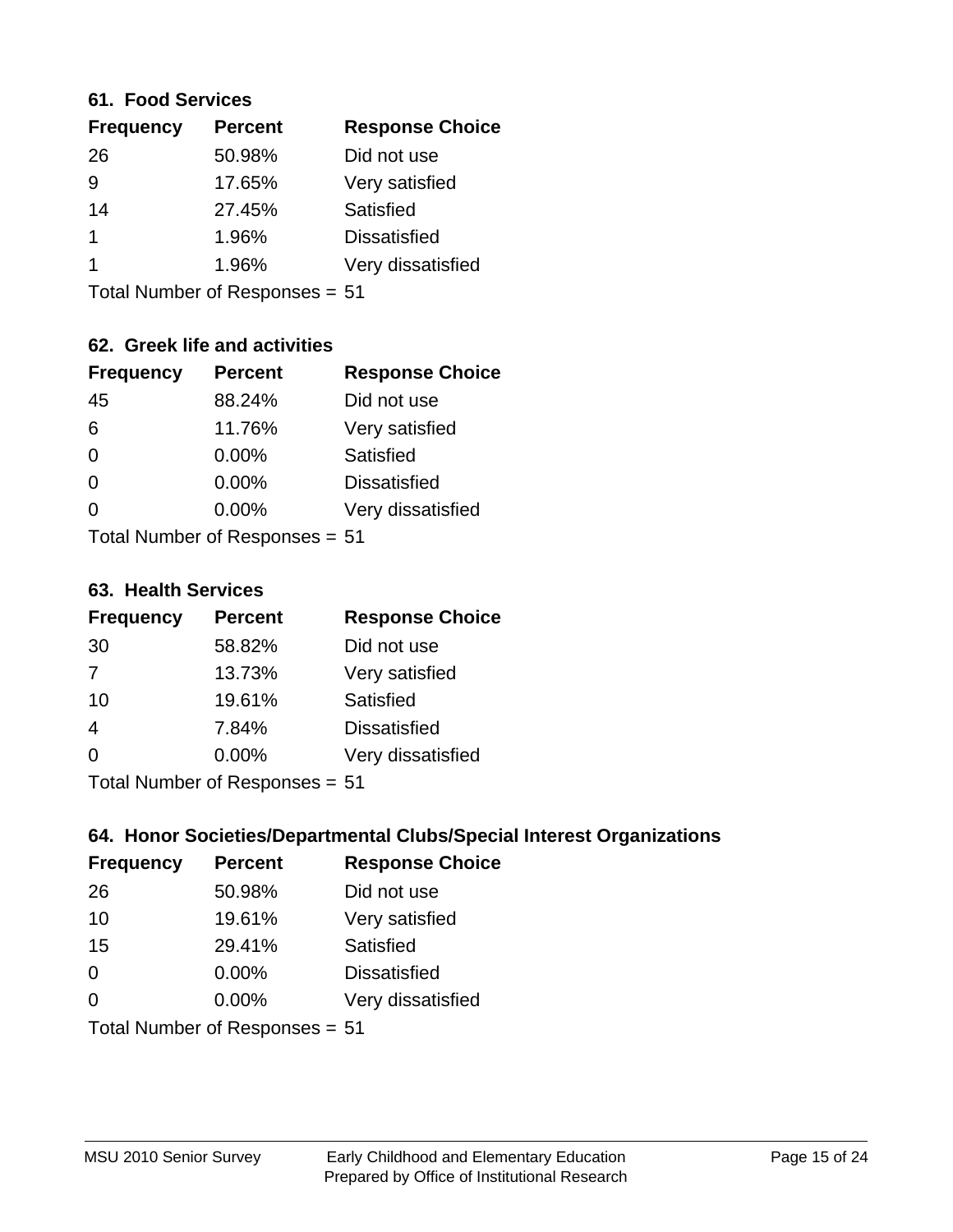#### **65. International Programs and activities**

| <b>Frequency</b> | <b>Percent</b> | <b>Response Choice</b> |
|------------------|----------------|------------------------|
| 45               | 88.24%         | Did not use            |
| 3                | 5.88%          | Very satisfied         |
| 3                | 5.88%          | Satisfied              |
| $\Omega$         | $0.00\%$       | <b>Dissatisfied</b>    |
|                  | $0.00\%$       | Very dissatisfied      |
|                  |                |                        |

Total Number of Responses = 51

# **66. International student support services**

| <b>Frequency</b> | <b>Percent</b>             | <b>Response Choice</b> |
|------------------|----------------------------|------------------------|
| 48               | 94.12%                     | Did not use            |
| 2                | 3.92%                      | Very satisfied         |
| $\Omega$         | 0.00%                      | <b>Satisfied</b>       |
| $\overline{1}$   | 1.96%                      | <b>Dissatisfied</b>    |
| ∩                | 0.00%                      | Very dissatisfied      |
|                  | Total Number of Deepersoon |                        |

Total Number of Responses = 51

#### **67. Intramural Sports and Recreation**

| <b>Frequency</b> | <b>Percent</b>            | <b>Response Choice</b> |
|------------------|---------------------------|------------------------|
| 38               | 74.51%                    | Did not use            |
| 6                | 11.76%                    | Very satisfied         |
| 7                | 13.73%                    | Satisfied              |
| $\Omega$         | $0.00\%$                  | <b>Dissatisfied</b>    |
| ∩                | 0.00%                     | Very dissatisfied      |
|                  | Total Number of Desponses |                        |

Total Number of Responses = 51

# **68. Lowry Center/Community College**

| <b>Frequency</b>        | <b>Percent</b>                 | <b>Response Choice</b> |
|-------------------------|--------------------------------|------------------------|
| 43                      | 84.31%                         | Did not use            |
| 7                       | 13.73%                         | Very satisfied         |
| $\overline{\mathbf{1}}$ | 1.96%                          | Satisfied              |
| $\Omega$                | $0.00\%$                       | <b>Dissatisfied</b>    |
| $\Omega$                | $0.00\%$                       | Very dissatisfied      |
|                         | Total Number of Responses = 51 |                        |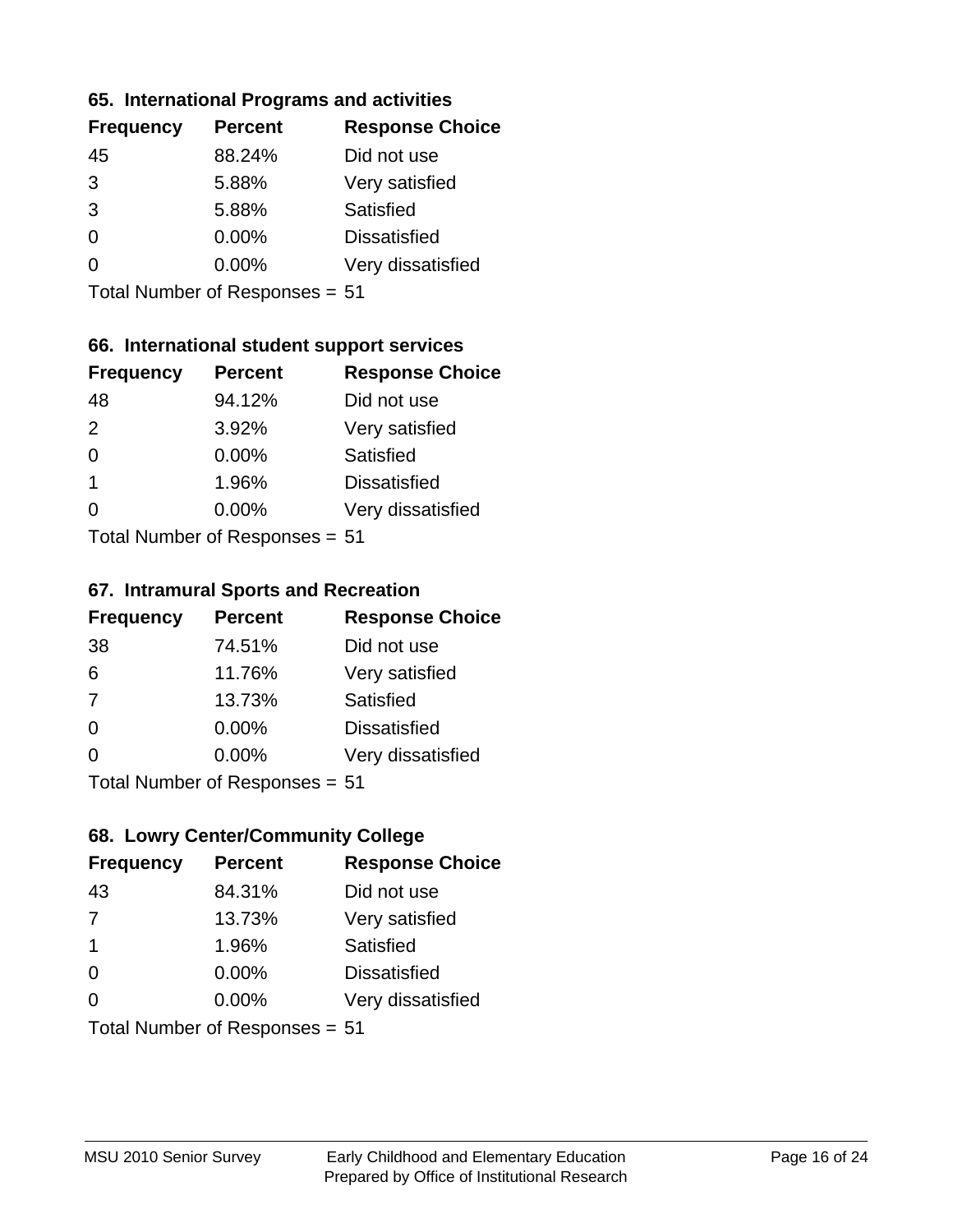## **69. Library**

| <b>Frequency</b> | <b>Percent</b> | <b>Response Choice</b> |
|------------------|----------------|------------------------|
| 10               | 19.61%         | Did not use            |
| 22               | 43.14%         | Very satisfied         |
| 16               | 31.37%         | Satisfied              |
| 3                | 5.88%          | <b>Dissatisfied</b>    |
| 0                | $0.00\%$       | Very dissatisfied      |
|                  |                |                        |

Total Number of Responses = 51

# **70. MAP Report**

| <b>Frequency</b> | <b>Percent</b>                 | <b>Response Choice</b> |
|------------------|--------------------------------|------------------------|
| 3                | 5.88%                          | Did not use            |
| 15               | 29.41%                         | Very satisfied         |
| 24               | 47.06%                         | Satisfied              |
| $\overline{7}$   | 13.73%                         | <b>Dissatisfied</b>    |
| 2                | 3.92%                          | Very dissatisfied      |
|                  | Total Number of Responses = 51 |                        |

#### **71. MSU Web site**

| <b>Frequency</b> | <b>Percent</b>                 | <b>Response Choice</b> |
|------------------|--------------------------------|------------------------|
| 1                | 1.96%                          | Did not use            |
| 34               | 66.67%                         | Very satisfied         |
| 16               | 31.37%                         | Satisfied              |
| $\Omega$         | 0.00%                          | <b>Dissatisfied</b>    |
| $\Omega$         | 0.00%                          | Very dissatisfied      |
|                  | Total Number of Responses = 51 |                        |

# **72. NCAA Sports**

| <b>Frequency</b> | <b>Percent</b>                 | <b>Response Choice</b> |
|------------------|--------------------------------|------------------------|
| 40               | 78.43%                         | Did not use            |
| $\overline{4}$   | 7.84%                          | Very satisfied         |
| 7                | 13.73%                         | Satisfied              |
| 0                | 0.00%                          | <b>Dissatisfied</b>    |
| $\Omega$         | 0.00%                          | Very dissatisfied      |
|                  | Total Number of Responses = 51 |                        |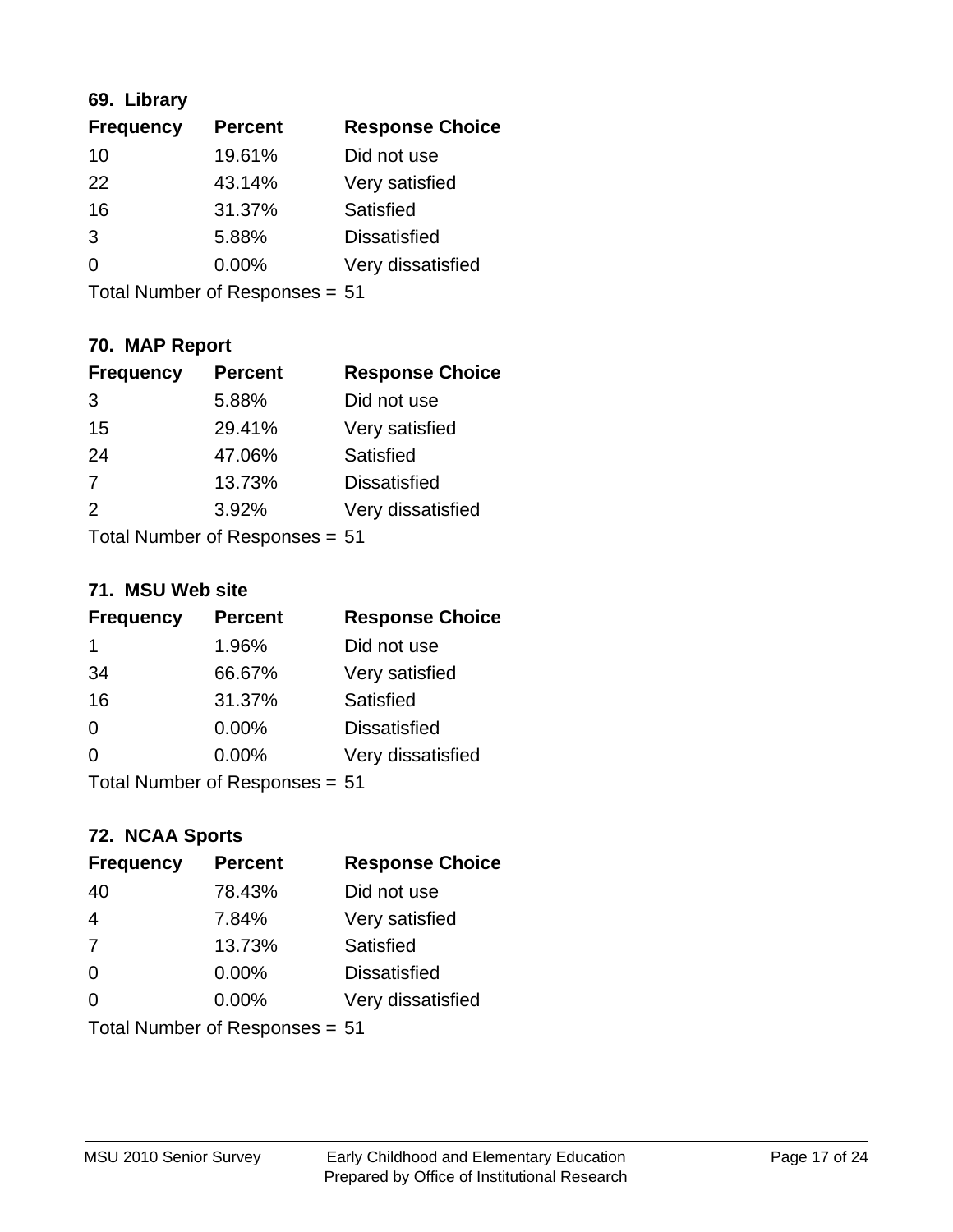#### **73. Online courses that are not e-study**

| <b>Frequency</b> | <b>Percent</b> | <b>Response Choice</b> |
|------------------|----------------|------------------------|
| 36               | 70.59%         | Did not use            |
| 8                | 15.69%         | Very satisfied         |
| 5                | 9.80%          | Satisfied              |
| $\mathcal{P}$    | 3.92%          | <b>Dissatisfied</b>    |
|                  | $0.00\%$       | Very dissatisfied      |
|                  |                |                        |

Total Number of Responses = 51

# **74. Racer Touch Registration**

| <b>Frequency</b> | <b>Percent</b>            | <b>Response Choice</b> |
|------------------|---------------------------|------------------------|
| 1                | 1.96%                     | Did not use            |
| 21               | 41.18%                    | Very satisfied         |
| 9                | 17.65%                    | <b>Satisfied</b>       |
| 13               | 25.49%                    | <b>Dissatisfied</b>    |
| -7               | 13.73%                    | Very dissatisfied      |
|                  | Total Number of Desponses |                        |

Total Number of Responses = 51

#### **75. Residential College programming and activities**

| <b>Frequency</b> | <b>Percent</b>               | <b>Response Choice</b> |
|------------------|------------------------------|------------------------|
| 29               | 56.86%                       | Did not use            |
| 7                | 13.73%                       | Very satisfied         |
| 14               | 27.45%                       | Satisfied              |
| -1               | 1.96%                        | <b>Dissatisfied</b>    |
| $\Omega$         | 0.00%                        | Very dissatisfied      |
|                  | Total Number of Deepensee E1 |                        |

Total Number of Responses = 51

#### **76. Scholarships/grants/student employment**

| <b>Frequency</b> | <b>Percent</b>                 | <b>Response Choice</b> |
|------------------|--------------------------------|------------------------|
| 17               | 33.33%                         | Did not use            |
| 19               | 37.25%                         | Very satisfied         |
| 13               | 25.49%                         | Satisfied              |
| 2                | 3.92%                          | <b>Dissatisfied</b>    |
| $\Omega$         | $0.00\%$                       | Very dissatisfied      |
|                  | Total Number of Responses = 51 |                        |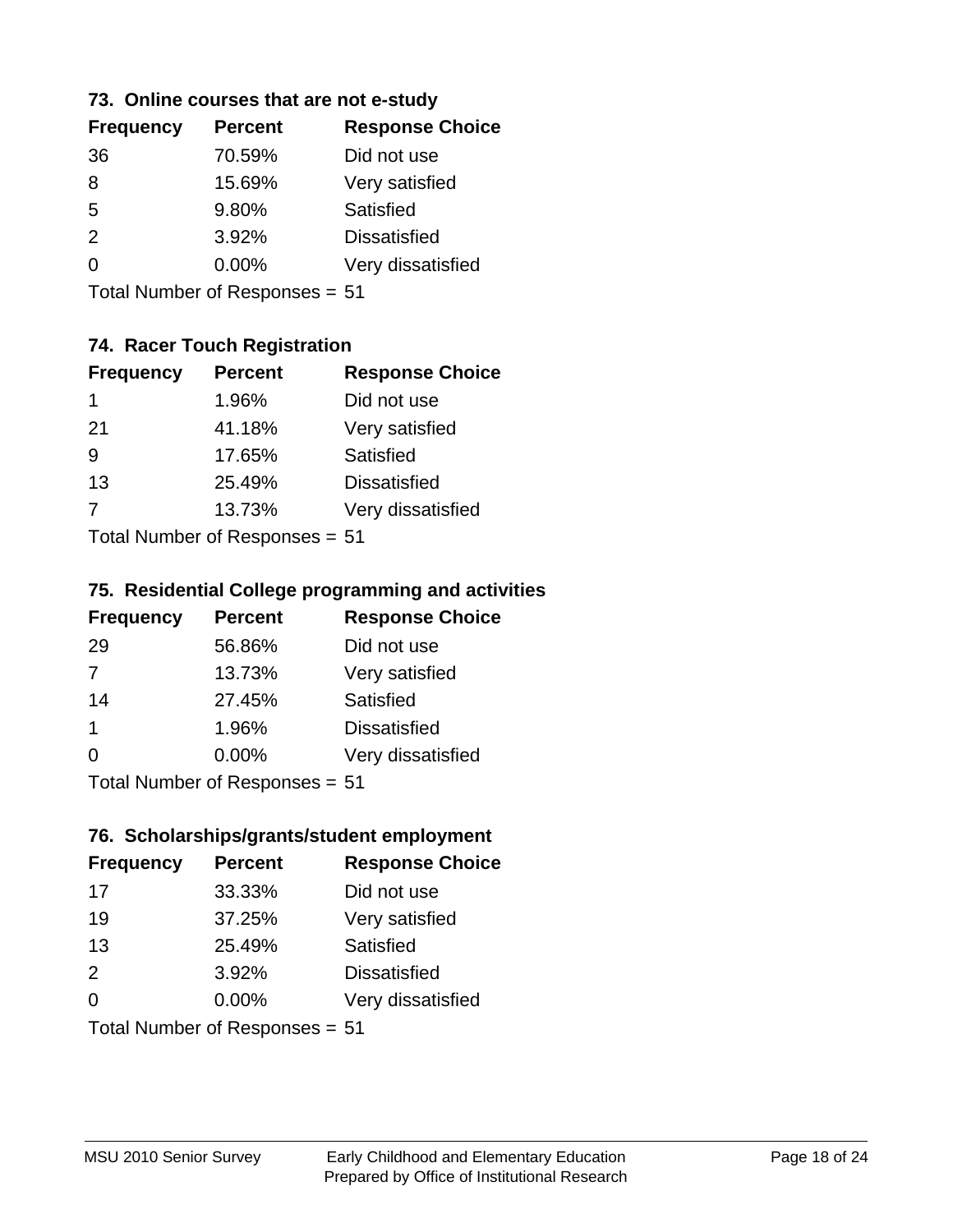#### **77. Security Services**

| <b>Frequency</b> | <b>Percent</b> | <b>Response Choice</b> |
|------------------|----------------|------------------------|
| 37               | 72.55%         | Did not use            |
| 6                | 11.76%         | Very satisfied         |
| 6                | 11.76%         | Satisfied              |
| $\mathcal{P}$    | 3.92%          | <b>Dissatisfied</b>    |
| $\Omega$         | $0.00\%$       | Very dissatisfied      |
|                  |                |                        |

Total Number of Responses = 51

# **78. Services for non-traditional students**

| <b>Frequency</b> | <b>Percent</b>             | <b>Response Choice</b> |
|------------------|----------------------------|------------------------|
| 42               | 82.35%                     | Did not use            |
| $\overline{7}$   | 13.73%                     | Very satisfied         |
| 1                | 1.96%                      | <b>Satisfied</b>       |
| 1                | 1.96%                      | <b>Dissatisfied</b>    |
| 0                | 0.00%                      | Very dissatisfied      |
|                  | Total Number of Deepersoon |                        |

Total Number of Responses = 51

## **79. Student Support Services (Trio)**

| <b>Frequency</b> | <b>Percent</b>            | <b>Response Choice</b> |
|------------------|---------------------------|------------------------|
| 50               | 98.04%                    | Did not use            |
| 1                | 1.96%                     | Very satisfied         |
| $\Omega$         | $0.00\%$                  | <b>Satisfied</b>       |
| $\Omega$         | $0.00\%$                  | <b>Dissatisfied</b>    |
| $\Omega$         | 0.00%                     | Very dissatisfied      |
|                  | Total Number of Desponses |                        |

Total Number of Responses = 51

# **80. Student PIN System**

| <b>Frequency</b> | <b>Percent</b>                 | <b>Response Choice</b> |
|------------------|--------------------------------|------------------------|
| 1                | 1.96%                          | Did not use            |
| 28               | 54.90%                         | Very satisfied         |
| 18               | 35.29%                         | <b>Satisfied</b>       |
| 3                | 5.88%                          | <b>Dissatisfied</b>    |
| 1                | 1.96%                          | Very dissatisfied      |
|                  | Total Number of Responses = 51 |                        |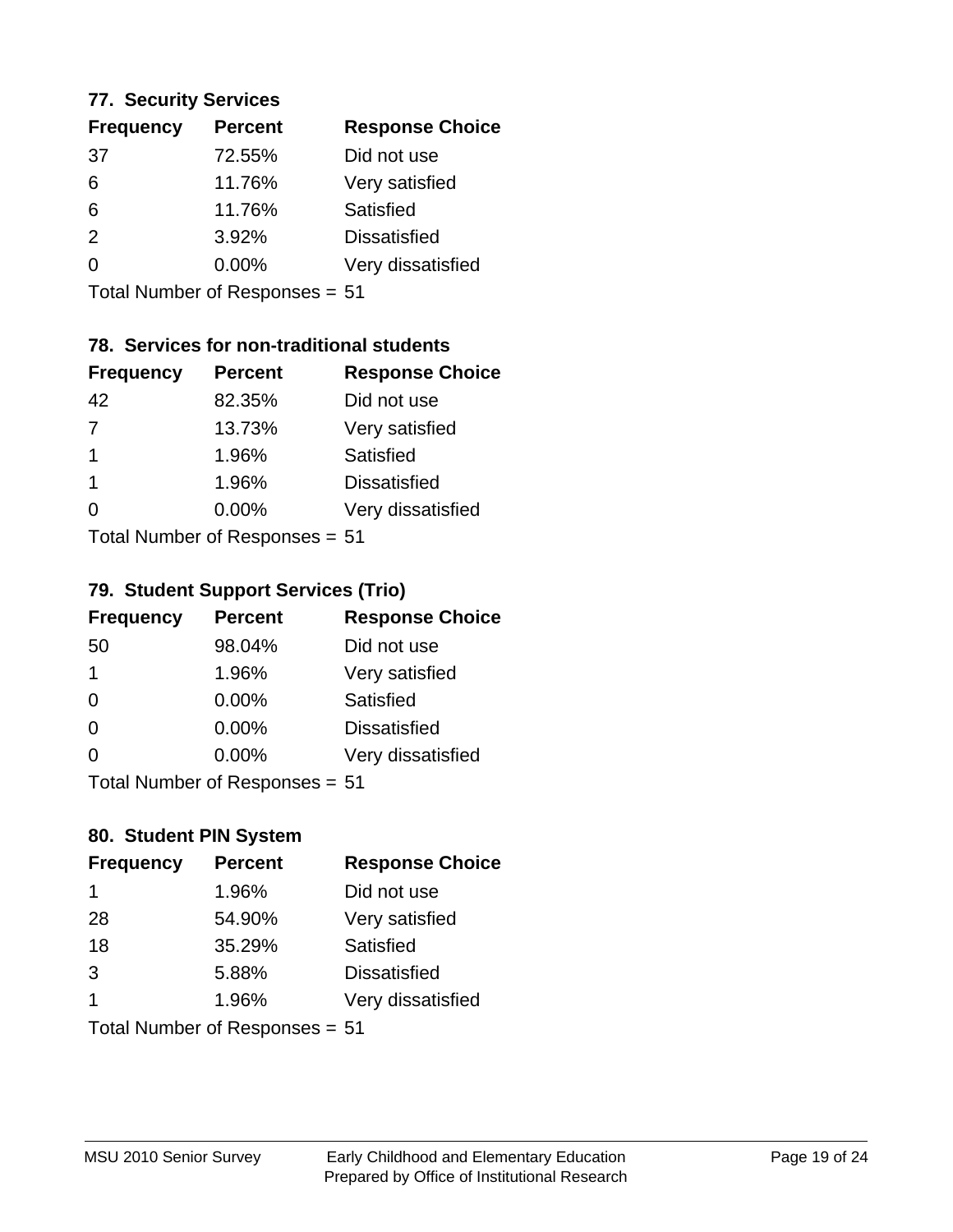#### **81. Student Records/Transcript Services**

| <b>Frequency</b> | <b>Percent</b> | <b>Response Choice</b> |
|------------------|----------------|------------------------|
| 10               | 19.61%         | Did not use            |
| 12               | 23.53%         | Very satisfied         |
| 26               | 50.98%         | Satisfied              |
| 0                | 0.00%          | <b>Dissatisfied</b>    |
| 3                | 5.88%          | Very dissatisfied      |
|                  |                |                        |

Total Number of Responses = 51

# **82. Computer and Internet access for study and research needs**

| <b>Frequency</b> | <b>Percent</b>              | <b>Response Choice</b> |
|------------------|-----------------------------|------------------------|
| 7                | 13.73%                      | Did not use            |
| 26               | 50.98%                      | Very satisfied         |
| 16               | 31.37%                      | Satisfied              |
| 1                | 1.96%                       | <b>Dissatisfied</b>    |
| 1                | 1.96%                       | Very dissatisfied      |
|                  | Tatal Massakan af Dagmannar |                        |

Total Number of Responses = 51

#### **83. Women's Center**

| <b>Frequency</b> | <b>Percent</b>             | <b>Response Choice</b> |
|------------------|----------------------------|------------------------|
| 48               | 94.12%                     | Did not use            |
| $\mathbf 1$      | 1.96%                      | Very satisfied         |
| 2                | 3.92%                      | Satisfied              |
| $\Omega$         | 0.00%                      | <b>Dissatisfied</b>    |
| $\Omega$         | 0.00%                      | Very dissatisfied      |
|                  | Total Number of Desperance |                        |

Total Number of Responses = 51

#### **84. To what extent did you participate in Residential College activities?**

| <b>Frequency</b> | <b>Percent</b>              | <b>Response Choice</b> |
|------------------|-----------------------------|------------------------|
| -34              | 66.67%                      | Did not participate    |
| 4                | 7.84%                       | Frequently             |
| 10               | 19.61%                      | Occasionally           |
| 3                | 5.88%                       | Seldom                 |
|                  | $Total Number of Denonce -$ |                        |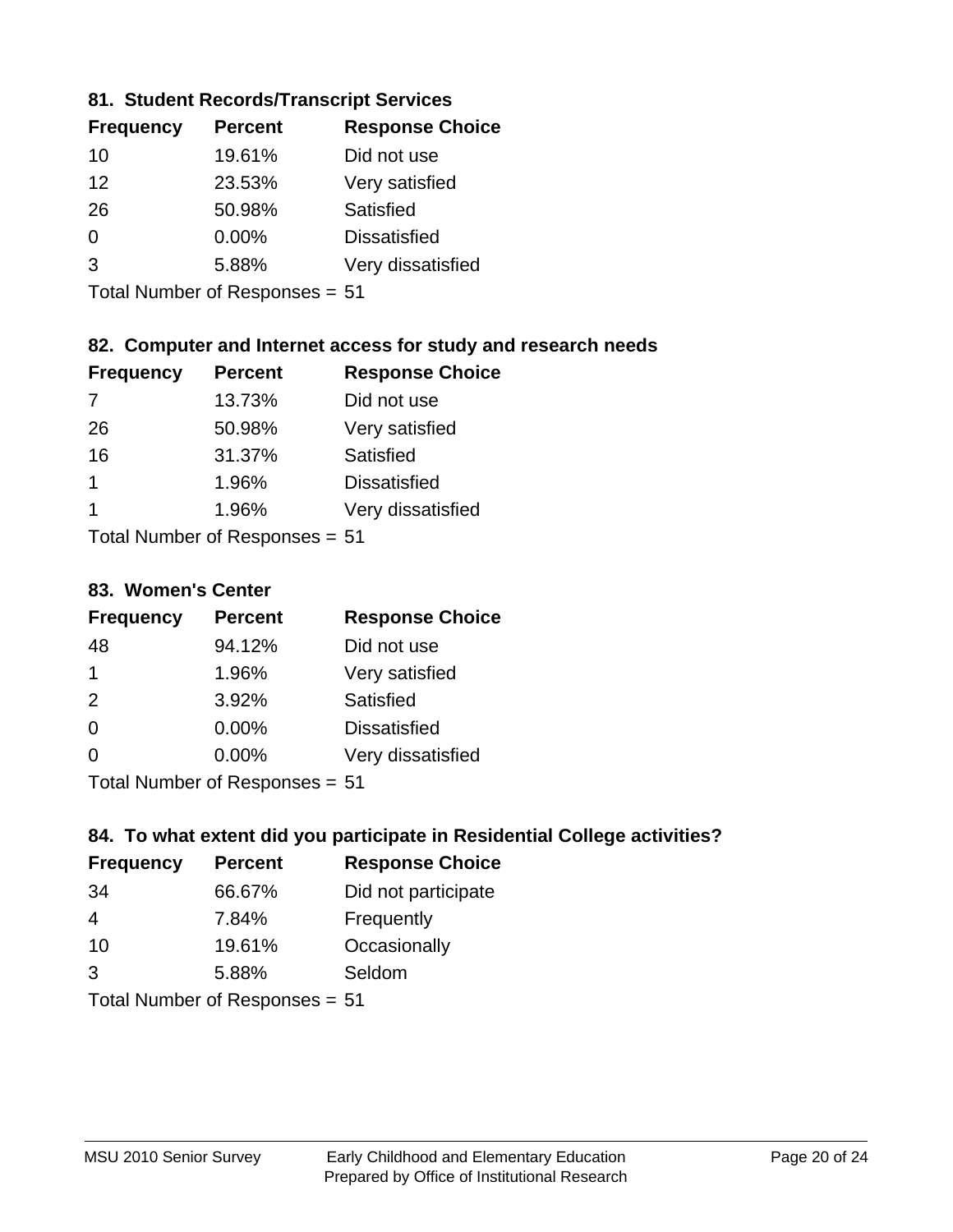| <b>Frequency</b> | <b>Percent</b> | <b>Response Choice</b>                 |
|------------------|----------------|----------------------------------------|
| 27               | 52.94%         | Not familiar with Residential Colleges |
| 6                | 11.76%         | Very positive                          |
| 17               | 33.33%         | <b>Positive</b>                        |
|                  | 1.96%          | <b>Negative</b>                        |
| $\overline{0}$   | $0.00\%$       | Very negative                          |

**85. Which phrase best describes your opinion of Residential Colleges?**

Total Number of Responses = 51

#### **Questions 86-95**

**University Graduate." Please indicate how effective your MSU experience was in The University has formulated ten desired "Characteristics of the Murray State enhancing your abilities in each area.**

**86. Engage in mature, independent and creative thought and express that thought effectively in oral and written communication;**

| <b>Percent</b> | <b>Response Choice</b> |
|----------------|------------------------|
| 39.22%         | Very effective         |
| 54.90%         | Effective              |
| 1.96%          | Ineffective            |
| 3.92%          | Very ineffective       |
|                |                        |

Total Number of Responses = 51

**87. Understand and apply the critical and scientific methodologies that** 

**academic disciplines employ to discover knowledge and ascertain its validity;**

| <b>Frequency</b> | <b>Percent</b> | <b>Response Choice</b> |
|------------------|----------------|------------------------|
| 14               | 27.45%         | Very effective         |
| 28               | 54.90%         | Effective              |
| 8                | 15.69%         | Ineffective            |
| $\mathbf 1$      | 1.96%          | Very ineffective       |
|                  |                |                        |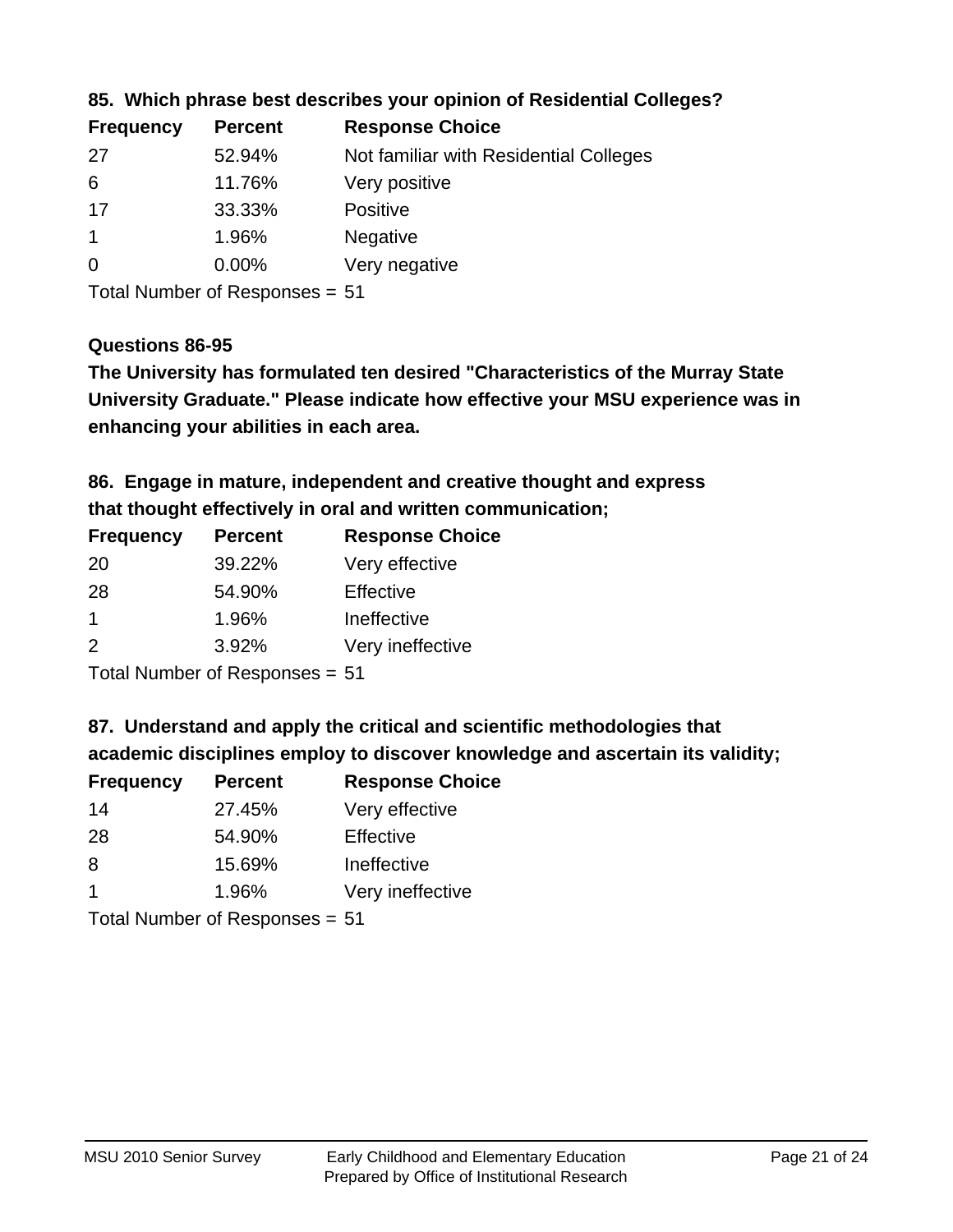# **88. Apply sound standards of information gathering, analysis and**

| evaluation to reach logical decisions; |  |
|----------------------------------------|--|
|----------------------------------------|--|

| <b>Frequency</b> | <b>Percent</b> | <b>Response Choice</b> |
|------------------|----------------|------------------------|
| 16               | 31.37%         | Very effective         |
| 30               | 58.82%         | Effective              |
| 4                | 7.84%          | Ineffective            |
|                  | 1.96%          | Very ineffective       |

Total Number of Responses = 51

# **89. Understand the roles and applications of science and technology in the solution of the problems of a changing world;**

| <b>Frequency</b> | <b>Percent</b> | <b>Response Choice</b> |
|------------------|----------------|------------------------|
| 16               | 31.37%         | Very effective         |
| 26               | 50.98%         | Effective              |
| 8                | 15.69%         | Ineffective            |
| $\overline{1}$   | 1.96%          | Very ineffective       |
|                  |                |                        |

Total Number of Responses = 51

# **90. Demonstrate a critical understanding of the world's historical, literary, philosophical, and artistic traditions;**

| <b>Frequency</b> | <b>Percent</b> | <b>Response Choice</b> |
|------------------|----------------|------------------------|
| 11               | 21.57%         | Very effective         |
| 32               | 62.75%         | Effective              |
| 7                | 13.73%         | Ineffective            |
|                  | 1.96%          | Very ineffective       |
|                  |                |                        |

Total Number of Responses = 51

# **91. Understand the dynamics of cultural diversity, of competing economic and political systems, and of complex moral and ethical issues;**

| <b>Frequency</b>     | <b>Percent</b>                   | <b>Response Choice</b> |
|----------------------|----------------------------------|------------------------|
| 14                   | 28.57%                           | Very effective         |
| 26                   | 53.06%                           | Effective              |
| 8                    | 16.33%                           | Ineffective            |
| $\blacktriangleleft$ | 2.04%                            | Very ineffective       |
|                      | Total Number of Responses $= 49$ |                        |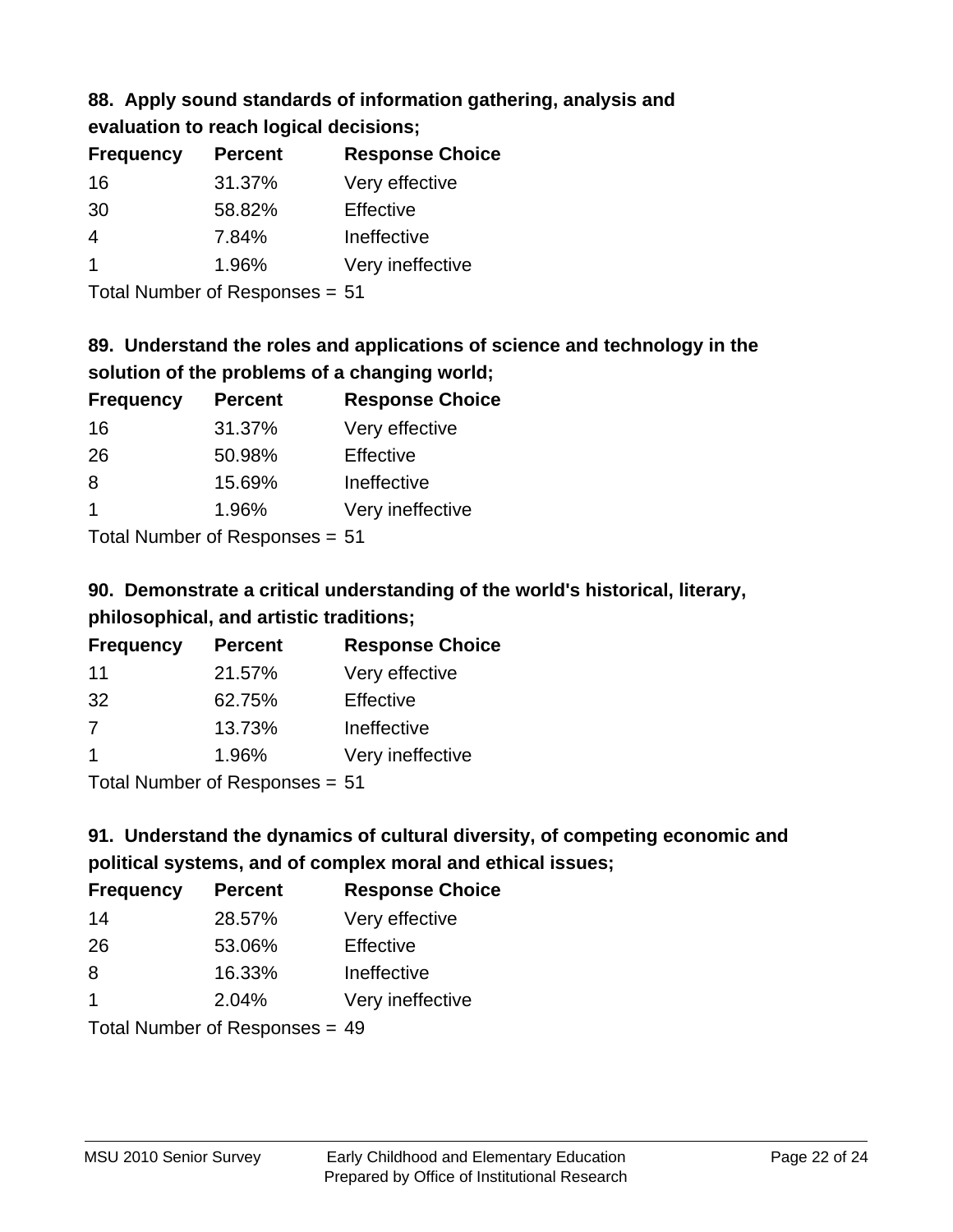# **92. Understand the nature of and engage in ethical behavior and**

**responsible citizenship;**

| <b>Frequency</b> | <b>Percent</b> | <b>Response Choice</b> |
|------------------|----------------|------------------------|
| -21              | 42.00%         | Very effective         |
| 27               | 54.00%         | Effective              |
|                  | 2.00%          | Ineffective            |
|                  | 2.00%          | Very ineffective       |
|                  |                |                        |

Total Number of Responses = 50

# **93. Understand the importance of the behaviors necessary to maintain a healthy lifestyle;**

| <b>Frequency</b> | <b>Percent</b>               | <b>Response Choice</b> |
|------------------|------------------------------|------------------------|
| 22               | 44.00%                       | Very effective         |
| 24               | 48.00%                       | Effective              |
| 3                | 6.00%                        | Ineffective            |
| -1               | 2.00%                        | Very ineffective       |
|                  | $\tau$ . The state of $\sim$ |                        |

Total Number of Responses = 50

## **94. Demonstrate mastery of a chosen field of study; and**

| <b>Frequency</b> | <b>Percent</b> | <b>Response Choice</b> |
|------------------|----------------|------------------------|
| 26               | 50.98%         | Very effective         |
| 23               | 45.10%         | Effective              |
| $\mathcal{P}$    | 3.92%          | Ineffective            |
| $\Omega$         | $0.00\%$       | Very ineffective       |
|                  |                |                        |

Total Number of Responses = 51

# **95. Value intellectual pursuit and continuous learning in a changing world.**

| <b>Frequency</b> | <b>Percent</b> | <b>Response Choice</b> |
|------------------|----------------|------------------------|
| 23               | 45.10%         | Very effective         |
| 25               | 49.02%         | Effective              |
| $\mathcal{P}$    | 3.92%          | Ineffective            |
| -1               | 1.96%          | Very ineffective       |
|                  |                |                        |